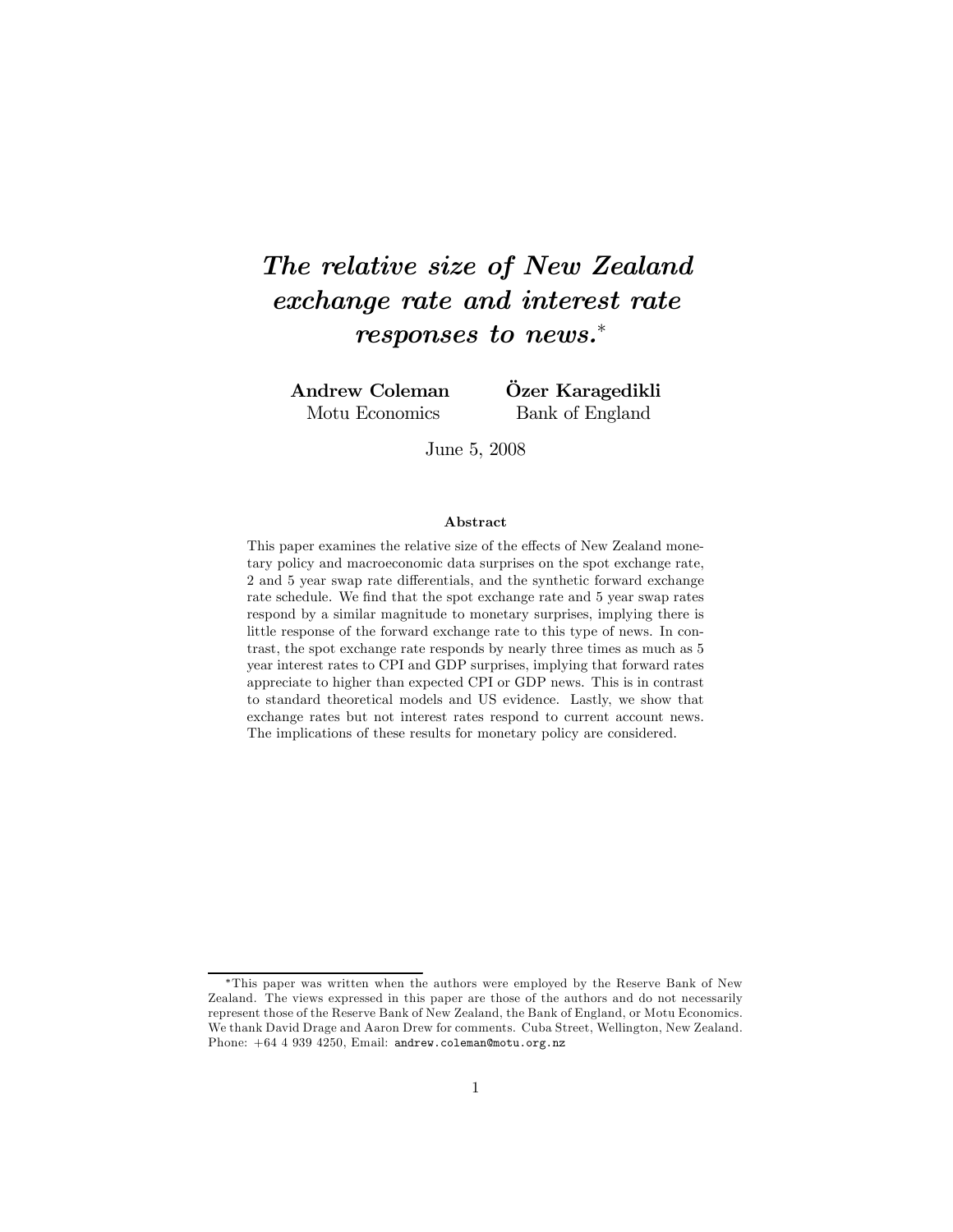## 1 Introduction

In recent years, a large literature has examined how exchange rates and interest rates respond to macroeconomic news. This literature has typically shown that interest rates increase and exchange rates appreciate in response to unexpected monetary policy tightenings, stronger-than-expected news about the real economy, or positive inflation surprises. Yet, with the exception of Faust et al (2007), the relative size of the the response of interest rates and exchange rates to news has only rarely been examined. This is surprising, not just because the relative sensitivity of different asset prices to news is informative about the strength of different monetary policy channels, but because the comparison can be interpreted as the response of the forward exchange rate to news.

In this paper we develop a framework to examine the relative responsiveness of exchange rates and interest rates to different types of news announcements. We show that the correlation between the change in the spot exchange rate and the change in different maturity interest rates is closely related to the way the whole spot-forward exchange rate schedule responds to news. In general, changes in the spot-forward exchange rate schedule can be characterized as having a shift component, measuring the change in the long term forward exchange rate, and a twist component, measuring the extent to which short term forward rates twist around the long term forward exchange rate because of changes in the term structure of interest rates.

This framework is used to examine how New Zealand's exchange rates and interest rates responded to four different types of macroeconomic news between 2000 and 2007. We find that the correlation patterns between the spot exchange rate and different maturity interest rates were different for different types of news, or, equivalently, that each type of news had a characteristic effect on the spotforward exchange rate schedule. For example, we find that the exchange rate and long term (five year) interest rates changed by similar amounts in response to monetary policy announcements, or, equivalently, that the spot exchange rate twisted around an unchanging long term forward exchange rate pivot in response to monetary news. In contrast, the spot exchange rate responded to current account announcements while interest rates did not, resulting in vertical shifts of the whole spot-forward exchange rate schedule. Most curiously, we find that the spot exchange rate responded by nearly three times as much as five year interest rates to news about the inflation rate or real GDP. This means that higher than expected inflation and activity levels resulted in an appreciation of the five year forward exchange rate plus an additional upward twist of the spot exchange rate. The inflation result is in contrast to standard economic models, in which long term forward exchange rates depreciate in response to higher than expected inflation, and is different than Faust et al's finding that the U.S. forward exchange rates depreciate in response to positive inflation news.

The paper introduces a small methodological twist to the literature. In the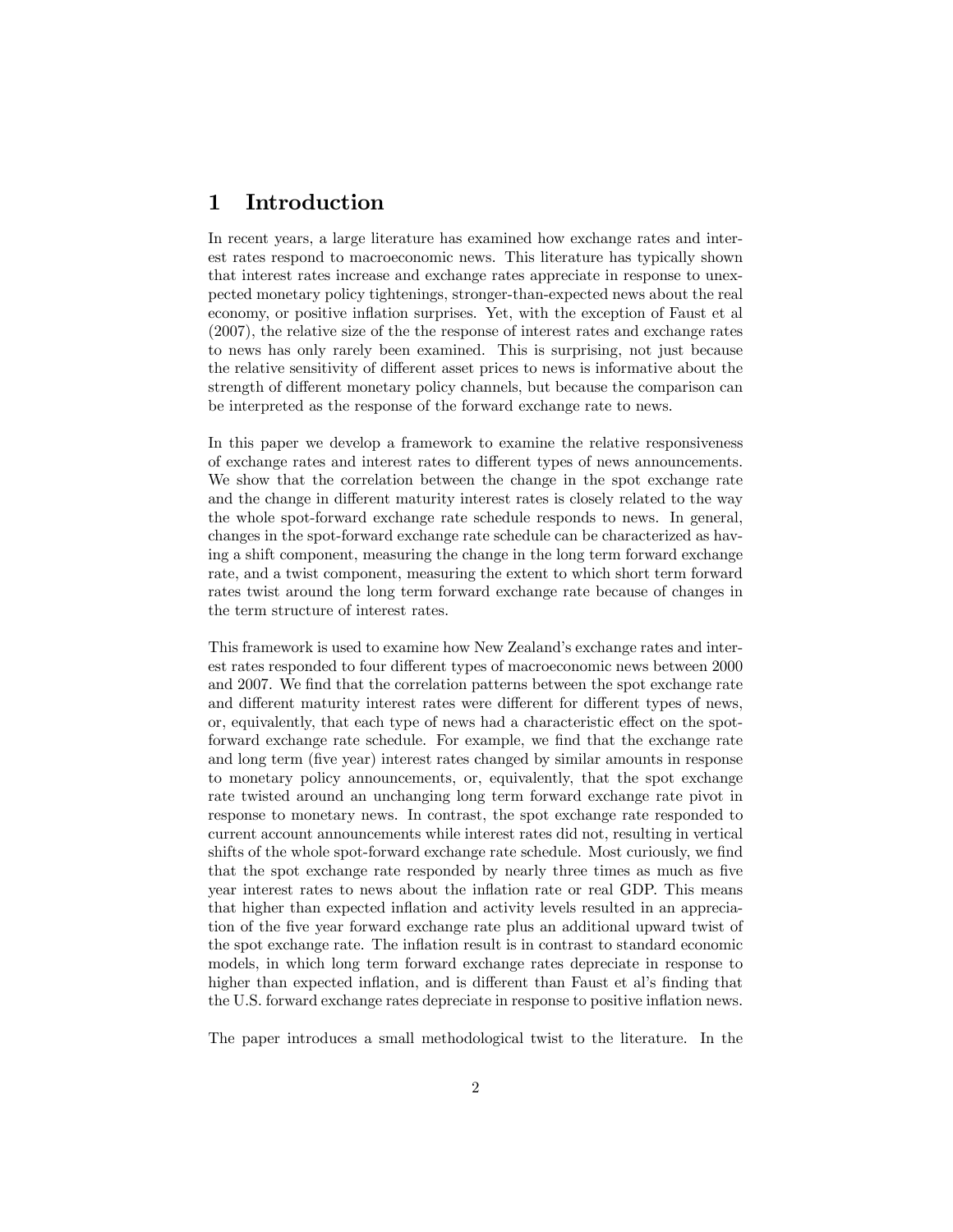standard approach, which we largely follow, the change in an asset price during a small time period starting immediately before and ending soon after a news announcement is regressed against a numerical measure of the surprise in the announcement:

$$
\Delta P_t^i = \alpha_0^{i,j} + \alpha_1^{i,j} W_t^j + u_t^{i,j} \tag{1}
$$

where  $\Delta P_t^i$  is the change in the  $i^{th}$  asset and  $W_t^j$  is the measure of the  $j^{th}$ surprise. The residual  $u_t^{\bar{i},j}$  is the extent to which the price reaction differs from what can normally be expected given the surprise. The residual could be nonzero for various reasons. Of particular note, however, is the possibility that the markets respond to more detailed information than that which is observed by the econometrician and summarised in the numerical measure  $W_t^j$ . In this case we would expect the residual terms  $u_t^{i,j}$  and  $u_t^{k,j}$  for two different assets i and  $k$  to be correlated as the residuals reflect the response to the detailed information. In this paper we test for and exploit the correlation between these residual terms to refine tests of the hypothesis that the exchange rate and interest rate respond by the same amount to news. For each type of news we find that the slope coefficient between the two residual series has the same sign as the ratio  $\alpha_1^{i,j}/\alpha_1^{k,j}$  and is similar in magnitude. Thus if interest rates respond by less than the econometrician expects in response to a surprise, the spot rate also responds by less than expected.

The paper is organised as follows. In section 2 there is a review of previous literature that has jointly estimated the response of exchange rates and interest rates to news, and the development of an alternative estimation strategy. In section 3 we describe the data we use, and in section 4 we present the results. Section 5 offers a discussion of the results and section 6 concludes.

# 2 The estimation of the joint response of exchange rates and interest rates to news

#### 2.1 Previous literature

Faust et al invoke the theory of uncovered interest parity to motivate their comparison of the way that exchange rates and interest rates respond to economic news. They note that to equalise returns on domestic and foreign interest earning assets, the expected exchange rate change over an n year period must equal the n-year interest rate differential, adjusted for a risk premium:

$$
Es_{t+n} - s_t = n(r_t^{f,n} - r_t^n) + n\rho_t^n
$$
\n(2)

where  $s_t = ln(S_t)$ ,  $S_t$  is the spot exchange rate (foreign currency price of domestic currency),  $r_t^n$  and  $r_t^{f,n}$  are domestic and foreign n-year interest rates, and  $\rho_n^n$ is the risk premium.<sup>1</sup> It follows that in a short interval surrounding the release

<sup>&</sup>lt;sup>1</sup>Note we have changed their nomenclature to be consistent with New Zealand usage as New Zealand traditionally quotes exchange rates as the foreign price of the local currency. In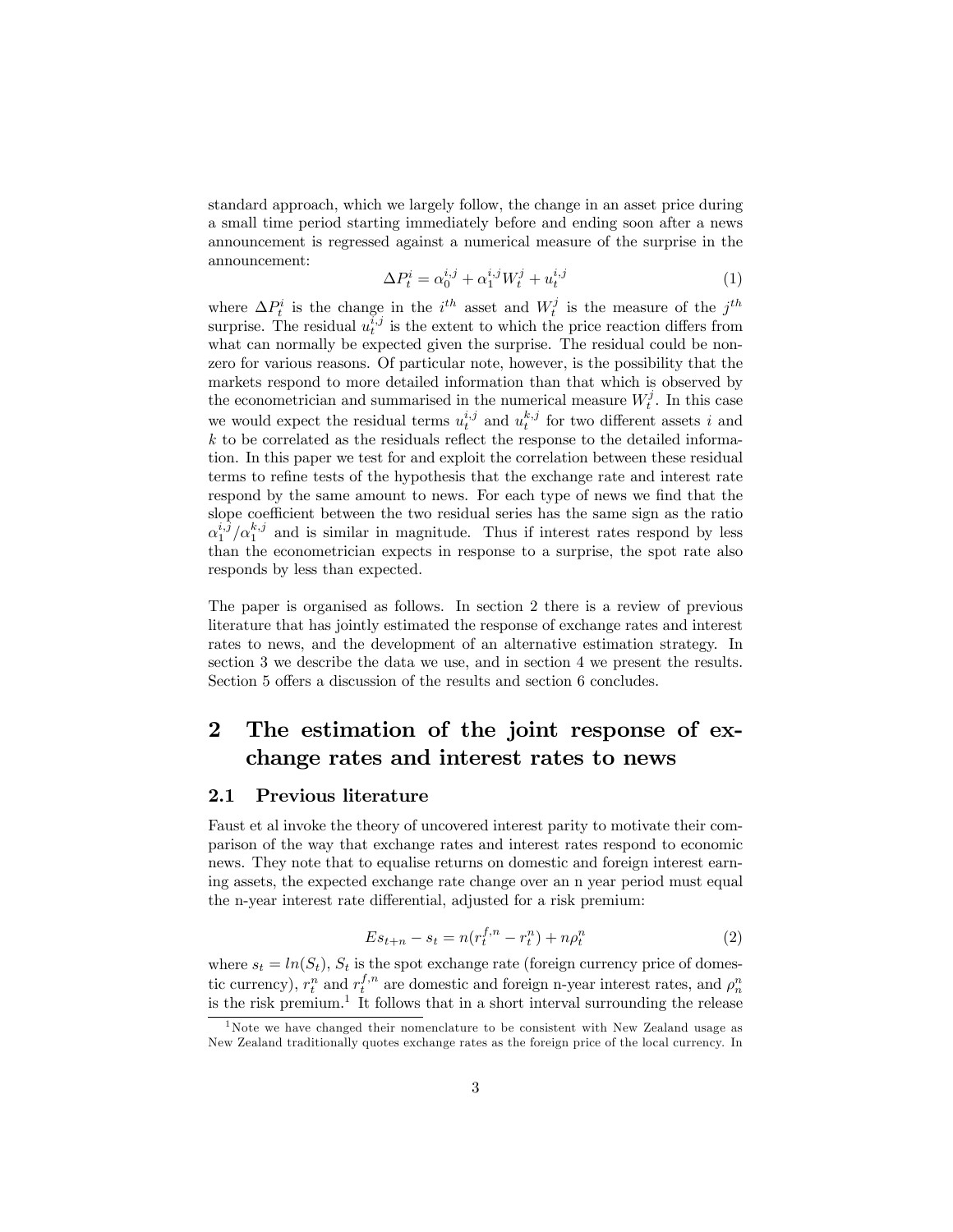of some economic news,

$$
\Delta s_t = n(\Delta r_t^n - \Delta r_t^{f,n}) + \Delta E s_{t+n} - n\Delta \rho_t^n. \tag{3}
$$

Faust et al use this equation to analyse the behaviour of  $\Delta Es_{t+n}$  in response to news under the assumption that  $\Delta \rho_{t,n} = 0$ , and to analyse the behaviour of  $\Delta \rho_{t,n}$  in response to news under the assumption  $\Delta E_{t+n}$  follows a random walk.

As the synthetic n-year forward rate  $F_t^n$  is defined as

$$
F_t^n = S_t \left(\frac{1 + r_t^{n,f}}{1 + r_t^n}\right)^n \tag{4}
$$

with

$$
\Delta f_t^n \simeq \Delta s_t + n(\Delta r_t^{n,f} - \Delta r_t^n) \tag{5}
$$

where  $f_t^n = ln(F_t^n)$ , the analysis of  $\Delta Es_{t+n}$  under the assumption that  $\Delta \rho_{t,n} =$ 0 is the same as the analysis of  $\Delta f_t^n$ . From equation 5 it is apparent that the extent that the spot exchange rate responds to news more than the n-year interest rate differential is identical to the response of the n-year forward rate to news. By examining the response of the whole spot-forward exchange rate schedule to news, the relative size of spot exchange rate changes and different maturity interest rate changes can be readily ascertained.

In general, changes in the spot-forward exchange rate schedule can be characterized as having a shift component, measuring the change in the long term forward exchange rate, and a twist component, measuring the extent to which short term forward rates twist around the long term forward exchange rate because of changes in the term structure of interest rates. This can be seen by rearranging equation 5 as a function of the interest rate differential and the longest maturity forward exchange rate,  $f_t^L$ :

$$
\Delta f_t^n \simeq \Delta f_t^L + (L\Delta r_t^L - n\Delta r_t^n) - (L\Delta r_t^{L,f} - n\Delta r_t^{n,f})
$$
\n(6)

The second term on the right hand side captures the extent that the total return on a long maturity bond increases in response to news by more than the total return on a short dated (n-year) bond. If this term is positive, it means that short term interest rates are expected to increase between periods n and L. Consequently, the extent to which short term forward exchange rates increase with respect to the long term forward rate reflects both the size of the change in short term interest rates and the total length of time that the news is expected to affect short term interest rates in the future.<sup>2</sup>

countries such as the United States where exchange rates are quoted as the local price as the foreign currency, equation 1 is expressed as  $Es_{t+n} - s_t = n(r_t^n - r_t^{f,n}) + n\rho_t^n$ 

 ${}^{2}$ An example makes this clear. Suppose in response to news the one year interest rate was expected to increase by 1 percent for three years, but there was no change to the one year rate thereafter. The total return to a one year bond would increase by 1 percent, the total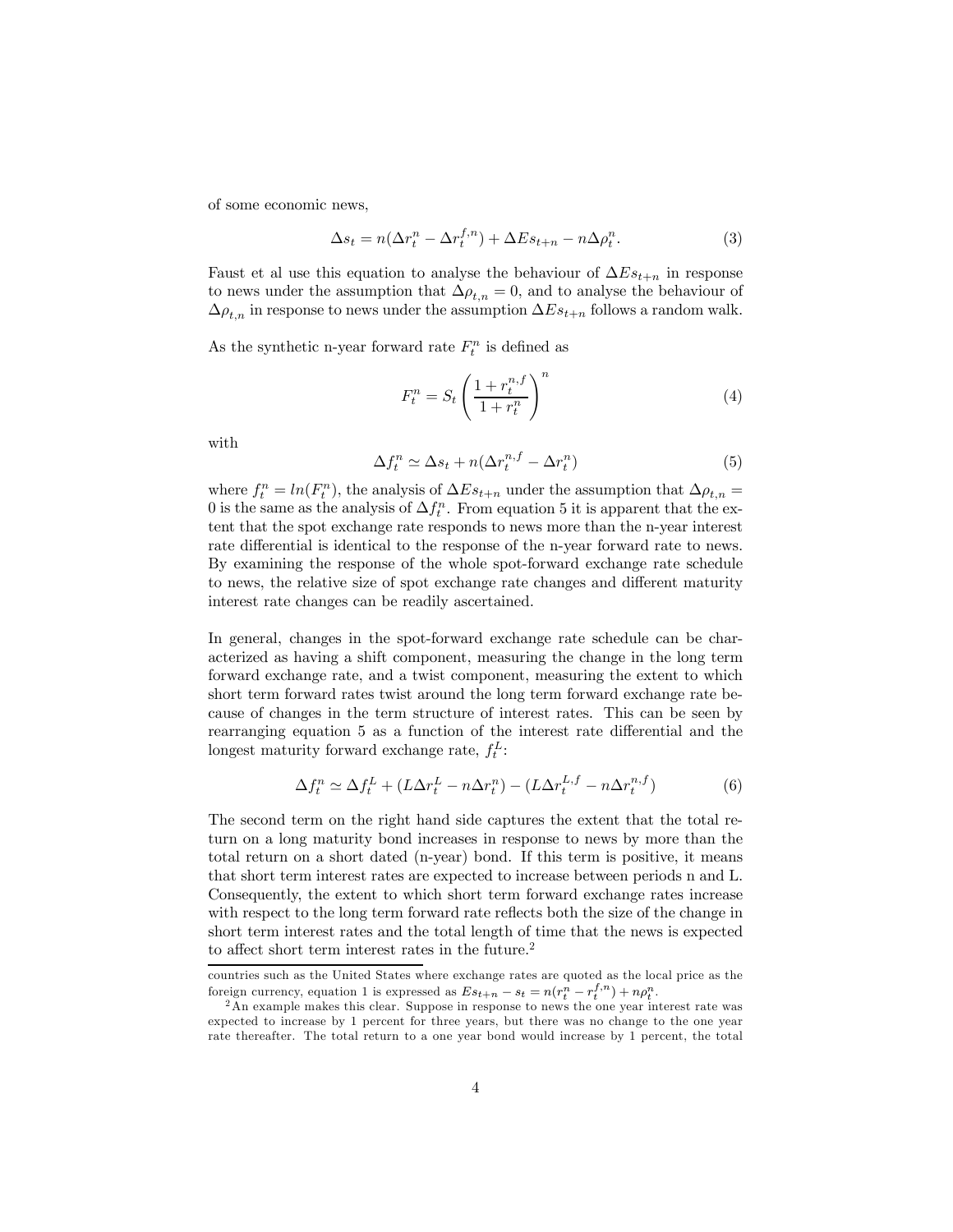Equation 6 can be used to interpret recent work by Clarida and Waldman, who developed a simple rational expectations model to investigate their empirical finding that spot exchange rates often appreciate in response to higher than expected inflation news. Their argument is that the spot exchange rate should appreciate if the central bank is expected to increase interest rates to offset inflationary pressure, even though in the long run the exchange rate should depreciate to ensure purchasing power parity holds. In the language we use, their model posits that there should be an appreciation of the spot rate but a depreciation of the long term forward rate. Equivalently, by equation 6, their theory predicts that the spot exchange rate rate appreciates in response to positive inflation surprises, but it does so by less than the increase in the total return to a long term bond. Clarida and Waldman examine the behaviour of spot exchange rates but do not test their implicit hypothesis about the behaviour of the long term forward rate. Below we show that spot and forward exchange rates both appreciate in response to positive inflation surprises in New Zealand, in contrast to their hypothesis.

#### 2.2 Estimation strategy

In this paper we focus on the joint response of the spot exchange rate and the five year swap rate differential to news, although we also examine shorter horizons. We assume the relationships between the spot exchange rate, interest rate differentials, and news announcements can be described by the following three equations:

$$
\Delta s_t = \alpha_0^{s,j} + \alpha_1^{s,j} W_t^j + u_t^{s,j} \tag{7}
$$

$$
n(\Delta r_t^n - \Delta r_t^{n,f}) = \alpha_0^{rn,j} + \alpha_1^{rn,j} W_t^j + u_t^{rn,j}
$$
 (8)

$$
u_t^{s,j} = \delta^{n,j} u_t^{rn,j} + \eta_t^n \tag{9}
$$

The covariance matrix is

$$
\Sigma^{nj} = \left(\begin{array}{cc} \sigma_{sj}^2 & \sigma_{srnj} \\ \sigma_{srnj} & \sigma_{rnj}^2 \end{array}\right)
$$

and  $\delta^{n,j} = \sigma_{srnj}/\sigma_{rnj}^2$ .

To simplify the following exposition, we drop the superscripts or subscripts j and n, rename  $\Delta R_t = n(\Delta r_t - \Delta r_t^f)$ , ignore the constant terms and write the system in matrix form:

$$
\Delta s = W\alpha^s + u^s \tag{10}
$$

return to a two year bond would increase by 2 percent, and the total return to all bonds with maturities of three years or more would increase by 3 percent. Thus the spot rate would appreciate 3 percent with respect to the long forward rate, the 1 year forward rate would appreciate by 2 percent with respect to the long forward rate, but there would be no change in the relative value of the 3 year forward rate with respect to the long forward rate.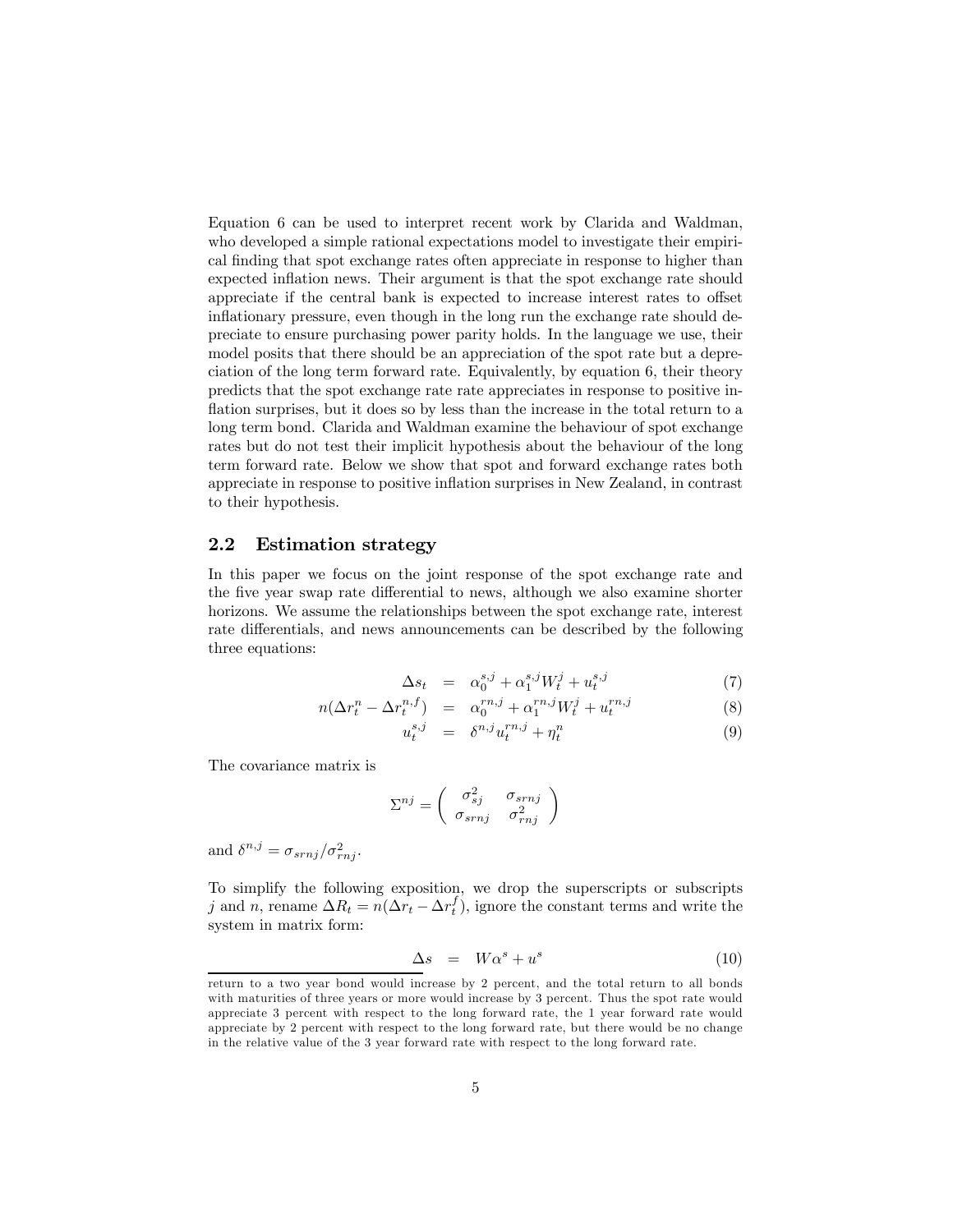$$
\Delta R = W\alpha^r + u^r \tag{11}
$$

$$
u^s = u^r \delta + \eta \tag{12}
$$

Although the coefficients  $\alpha^s$  and  $\alpha^r$  can be efficiently estimated using ordinary least squares, we use Zellner's feasible seemingly unrelated regressions estimator to exploit the correlation between  $u^s$  and  $u^r$  to refine the estimates of the standard errors. Let  $\hat{\alpha}^s$  and  $\hat{\alpha}^r$  be the OLS estimated coefficients of  $\alpha^s$  and  $\alpha^r$ in equations 10 and 11,  $\hat{u}^s$  and  $\hat{u}^r$  the corresponding residual estimates,  $\Sigma$  the estimate of the covariance matrix made using these residuals, and  $\hat{\delta}$  the estimate of the coefficient  $\delta$  in equation 12. In the tables presented below the estimated covariance matrix  $\hat{\Sigma}$  is used in a two-step procedure to make the seemingly unrelated regression estimates of equations 10 and 11.

There are two ways to test whether the spot exchange rate and the interest rate differential respond to news by the same amount, or equivalently whether the forward rate responds to news. First, one can calculate the forward rate  $\Delta f = \Delta s - \Delta R$ , and estimate the equation

$$
\Delta f = W\alpha_f + u_f \tag{13}
$$

It follows from 10 and 11 that  $\alpha_f = \alpha_s - \alpha_r$ . A simple test of the hypothesis that  $\alpha_s = \alpha_r$  is therefore to estimate 13 using OLS and test whether  $\alpha_f = 0$ . Note that the variance of  $u_f$  is  $\sigma_f^2 = \sigma_s^2 + \sigma_r^2 - 2\sigma_{sr}$ , the variance of the OLS estimator of  $\alpha_f$  is  $\sigma_{\hat{\alpha}_f}^2 = \sigma_f^2 (W'W)^{-1}$  and the OLS estimate of  $\alpha_f$  is  $\hat{\alpha}_f = \hat{\alpha}^s - \hat{\alpha}^r$ .

The second approach is to decompose the change in the interest rate differential  $\Delta R$  into a predictable component  $\Delta R^* = W \alpha_r$  and an unpredictable component  $u_r$ , and then to regress the spot rate against both:

$$
\Delta s = \Delta R^* \gamma_0 + u_r \gamma_1 + \nu \tag{14}
$$

From 10, 11, and 12,

$$
\Delta s = \Delta R^* \frac{\alpha_s}{\alpha_r} + u_r \delta + \eta \tag{15}
$$

$$
\Delta f = \Delta R^* \left( \frac{\alpha_s}{\alpha_r} - 1 \right) + u_r(\delta - 1) + \eta \tag{16}
$$

Thus equation 13 is a version of equation 16 with  $\delta$  restricted to equal 1.

If we knew the true values of  $\Delta R^*$  and  $u_r$ , we could estimate equation 14 directly and test the hypothesis  $\alpha_s = \alpha_r$  by testing whether  $\gamma_0 = 1$ . The advantage of this approach over the first approach is that the standard error of the coefficient  $\gamma_0$  is smaller than the standard error of  $\alpha_f$  unless  $\delta = 1$ : this is because  $\sigma_{\eta}^2 \leq \sigma_f^2$ .<sup>3</sup>

$$
{}^3\sigma_f^2 = \sigma_s^2 + \sigma_r^2 - 2\sigma_{sr}.\ \sigma_\eta^2 = \sigma_s^2 + \delta^2 \sigma_r^2 - 2\delta \sigma_{sr}.\ \text{Hence }\sigma_f^2 - \sigma_\eta^2 = \sigma_r^2 (1 - \delta)^2 \ge 0
$$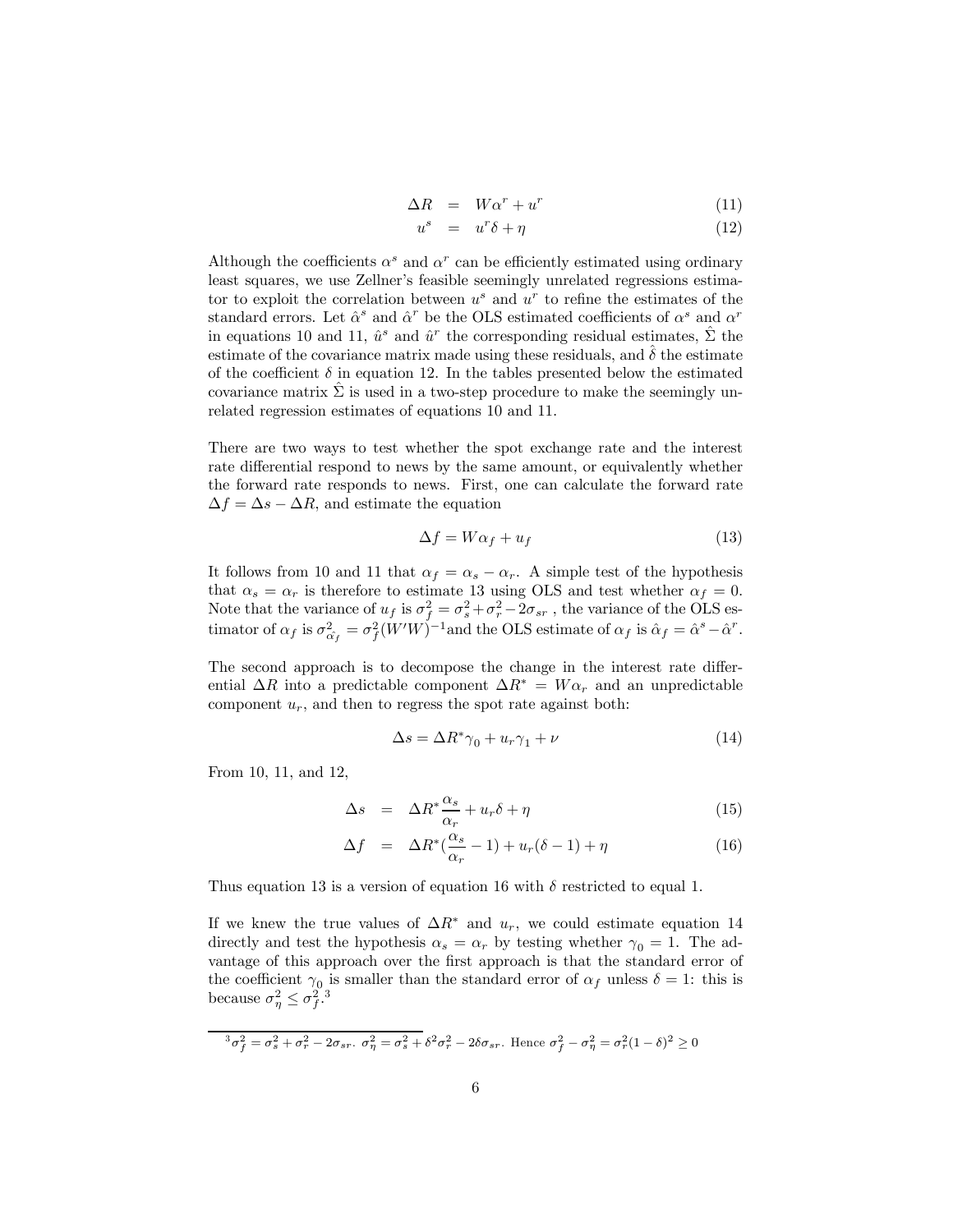In practice, of course, we do not know  $\Delta R^*$  and  $u_r$ . Rather, we use the OLS estimates of equation 11 to generate estimates  $\Delta R^*$  and  $\hat{u}_r$ , and we estimate the generated regression

$$
\Delta s = \Delta \hat{R}^* \theta_0 + \hat{u}_r \theta_1 + \xi \tag{17}
$$

This is an example of a type of equation examined by Pagan (1984). The OLS estimates are  $\hat{\theta}_0 = \hat{\alpha_s}/\hat{\alpha_r}$ ,  $\hat{\theta}_1 = \hat{\delta}$ , and  $\hat{\xi} = \hat{\eta}$ . Hence equation 17 can be used to test the hypothesis that  $\alpha_r = \alpha_s$  by testing the hypothesis  $\theta_0 = 1$ . Note, however, that it is no longer the case that equation 17 automatically produces a better test of the hypothesis than equation 13. Pagan showed the variance of the OLS estimate of  $\theta_0$  is  $\sigma_{\hat{\theta}_0}^2 = (\sigma_{\eta}^2 + \sigma_r^2 (\theta_0 - \theta_1)^2)(W'W)^{-1}$ .<sup>4</sup>This is smaller than the variance of the OLS estimate of  $\alpha_f$  if  $\sigma_r^2(\theta_0 - \theta_1)^2 + \sigma_\eta^2 \leq \sigma_f^2$ : since  $\sigma_f^2 = \sigma_\eta^2 + \sigma_r^2 (1-\delta)^2$ , this condition is equivalent to  $(\theta_0 - \theta_1)^2 \le (1-\delta)^2$ . Thus if  $\delta$  is closer to the ratio  $\alpha_s/\alpha_r$  than to 1, equation 17 is likely to produce a more accurate test of the hypothesis that  $\alpha_r = \alpha_s$  than equation 13. As we show below, this condition is likely to be satisfied for the CPI and GDP surprises, where we estimate both the ratio  $\alpha_r/\alpha_s$  and the coefficient  $\delta$  to be greater than 2. In contrast, because current account news has very little effect on long term interest rates, the estimates of  $\alpha_r$  and  $\delta$  for the current account surprises are very near zero and equation 13 provides a much better test of the hypothesis than equation 17. For monetary policy surprises we estimate that  $\delta$  is very close to 1 and thus equation 13 provides an efficient method of testing the hypothesis.

The above analysis emphasises the role the parameter  $\delta$  plays in the efficiency of tests that examine how exchange rates and interest rate differentials respond to news. We think there are good grounds to believe that this parameter will be neither 0 nor 1 in general. One reason is that residual terms  $u_s$  and  $u_r$ in equations 10 and 11 may contain the response of market participants to detailed information that is not captured by the summary measure W. A 0.2 percent higher than expected increase in the CPI that is attributed to rising oil prices may elicit a very different financial market response than a similar sized increase in the CPI that is associated with an across the board rise in non-tradeable prices, for example, and the response is likely to be correlated across different financial markets. If this is the main reason why  $u_s$  and  $u_r$  are correlated, and if market participants respond to the detailed information in the same way that they respond to the summary information W, the coefficient  $\delta$ will tend to the ratio  $\alpha_s/\alpha_r$ .

Lastly we estimate the correlation between the spot exchange rate changes and the interest rate differential changes over the news announcement periods:

$$
\Delta s = \Delta R \beta + \varepsilon \tag{18}
$$

<sup>&</sup>lt;sup>4</sup>He further showed that the OLS estimate of  $\sigma_{\hat{\theta_0}}^2$  is inconsistent. Corrected estimates are presented in the table below.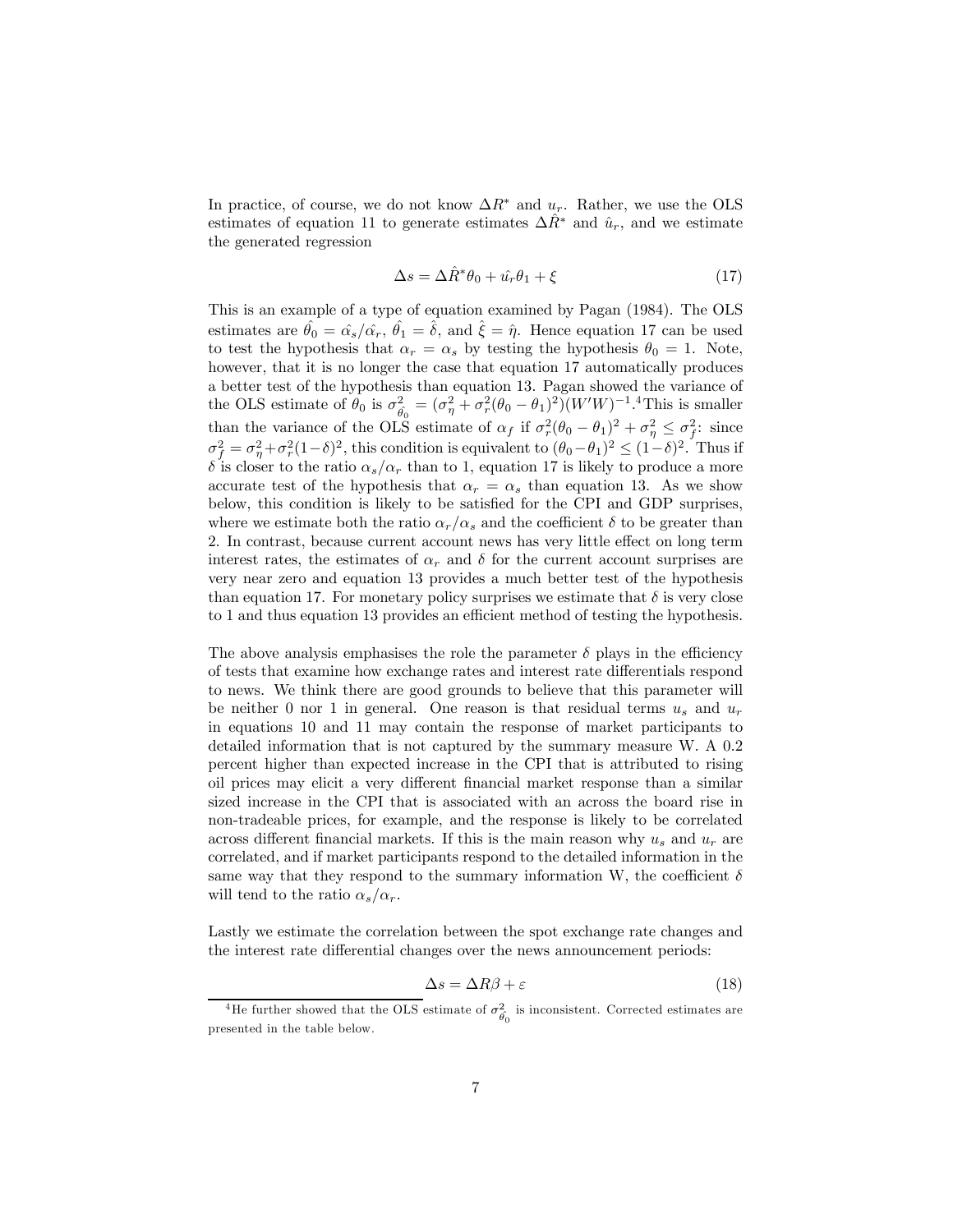This equation is a version of equation 13 with the coefficients  $\gamma_0$  and  $\gamma_1$  restricted to be equal.

## 3 Data

In section 4 we estimate how the interest rate, spot exchange rate and forward exchange rates respond to new information in data and monetary policy announcements. The exchange rate response is measured as the change in the logarithm of the exchange rate over a period starting immediately before the announcement and ending shortly after the announcement. The implicit forward rates were calculated from the spot exchange rate and the 2 and 5 year interest swap rates of the New Zealand dollar and the U.S. dollar. Drew and Karagedikli (2007) show that swap rates with horizons longer than five years behave in almost exactly the same manner as five year swap rates so we limit our analysis to these maturities. The intra-day swap and spot exchange rates were obtained from the Marketwatch Databank of the Reserve Bank of New Zealand. We have data on 2 and 5 year interest rate swaps at 10 minutes past every hour. The spot exchange rate data are collected at the same time.<sup>5</sup>

We use the three different measures of monetary surprises used in Drew and Karagedikli (2007) and Karagedikli and Siklos (2007). The basic measure of a monetary surprise is the change in the first contract of the 90-day bank bill future over the period immediately surrounding the policy change announcement. Thus if the 90-day bill rate fell from 8.40 to 8.25 percent after the Governor announced there would be no change in the overnight cash rate, we would measure the surprise as  $-0.15$  percent.<sup>6</sup> In addition to monetary surprises, we analyse the effect of three data announcements: Gross Domestic Product (GDP), the Consumer Price Index (CPI) and the Current Account (CA). The surprise components of these data announcements is measured as the difference between the median market expectations surveyed by Bloomberg and the actual out-turns.

We considered using data windows of three different lengths: one hour (the tight window), two hours (the wide window) and one day (the daily window). In the paper, we report and refer to a single window.<sup>7</sup> Our preference is to use a short period window, for the standard errors of the coefficients in longer period windows are larger as there is more scope for the exchange rate and interest rate to change in response to other factors. For the data surprises we use the tight window as our main window. The GDP, CPI and current account data are announced quarterly at 10.45 am. The tight window is defined as the log difference in the market rates between 10.10 am and 11.10 am, and thus measures the market reaction after 25 minutes. We believe this is an adequate period.

 $5$ Tick by tick data are available for all major New Zealand variables but not for foreign swap rates. Consequently, we opted for hourly data.

<sup>6</sup> See Drew and Karagedikli (2007) and Karagedikli and Siklos (2008) for more details.

<sup>7</sup>A summary of the other results is in the appendix. All results are available upon request.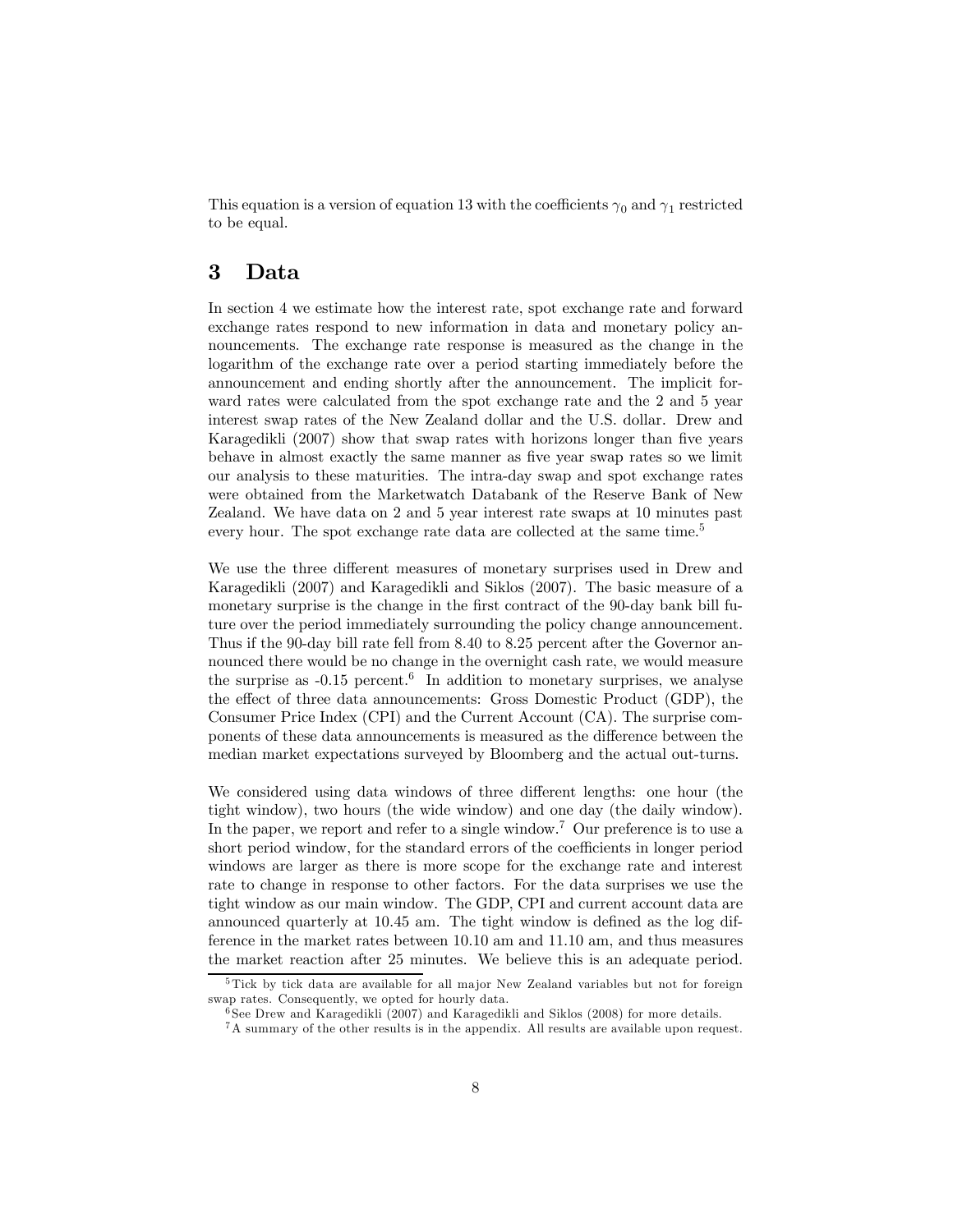The wide and daily windows are the log differences of the market rates between 12.10 pm and 10.10 am, and 17.10 pm and 10.10 am respectively. For monetary surprises we use the wide window as our primary window. Monetary policy announcements are made at 9.00 am by the Reserve Bank of New Zealand. Our tight window is the log difference of the rate between 9.10 am and 8.10 am, our wide window is the log difference of the rate between 10.10 am and 8.10 am and our daily window is the log difference of the rate between 17.10 pm and 8.10 am. The wide window is used as the tight window only measures the market reaction ten minutes after the announcement.

# 4 Results

Tables 2 - 5 show the results of the estimation of equations 10 - 18 using the four different sets of macroeconomic surprises. The top half of each table displays the results using two year interest rate swap rates and forward rates, while the bottom half displays the results using five year rates. The first row of each table shows the total response of the two year interest rate differential to a surprise,  $\Delta R_2 = 2(\Delta r^{2,NZ} - \Delta r^{2,US})$ . This can be interpreted as the additional return over the life of the swap contract that is earned following a surprise, and thus can be directly compared to the percentage change in the spot exchange rate. We focus on the five year results on a priori grounds as the two year forward rate is unlikely to be a good proxy for the long term forward rate.

The results in table 2 show that a 1 percentage point surprise increase in the OCR leads to a 2.4 percentage point increase in the total earnings of a five year bond.<sup>8</sup> The exchange rate appreciates by 3.6 percent, or by 1.2 percentage points more than the increase that might be expected given the total increase in the return from a five year bond. Equivalently, this means the five year forward rate appreciates by 1.2 percent in response to a 1 percentage point OCR surprise. The difference is not statistically significant at the 5 percent level, however, indicating that the spot exchange rate responds in a similar fashion to OCR news as five year bonds. Put differently, the spot exchange rate largely twists around the forward pivot in response to news about monetary policy, although there is a modest (and statistically insignificant) shift of the long forward rate to this news.

The response of interest rates and exchange rates to CPI and GDP news is quite different. In each case, the spot exchange rate is nearly three times as responsive to news than the five year swap rate differentials. For example, total earnings on a five year swap rate contract increase by 0.32 percentage points in response to a l percentage point surprise increase in the CPI, whereas the ex-

<sup>8</sup>Drew and Karagedikli indicate that the the total earnings increase in longer maturity bonds is similar i.e. it is also 2.4 percentage points.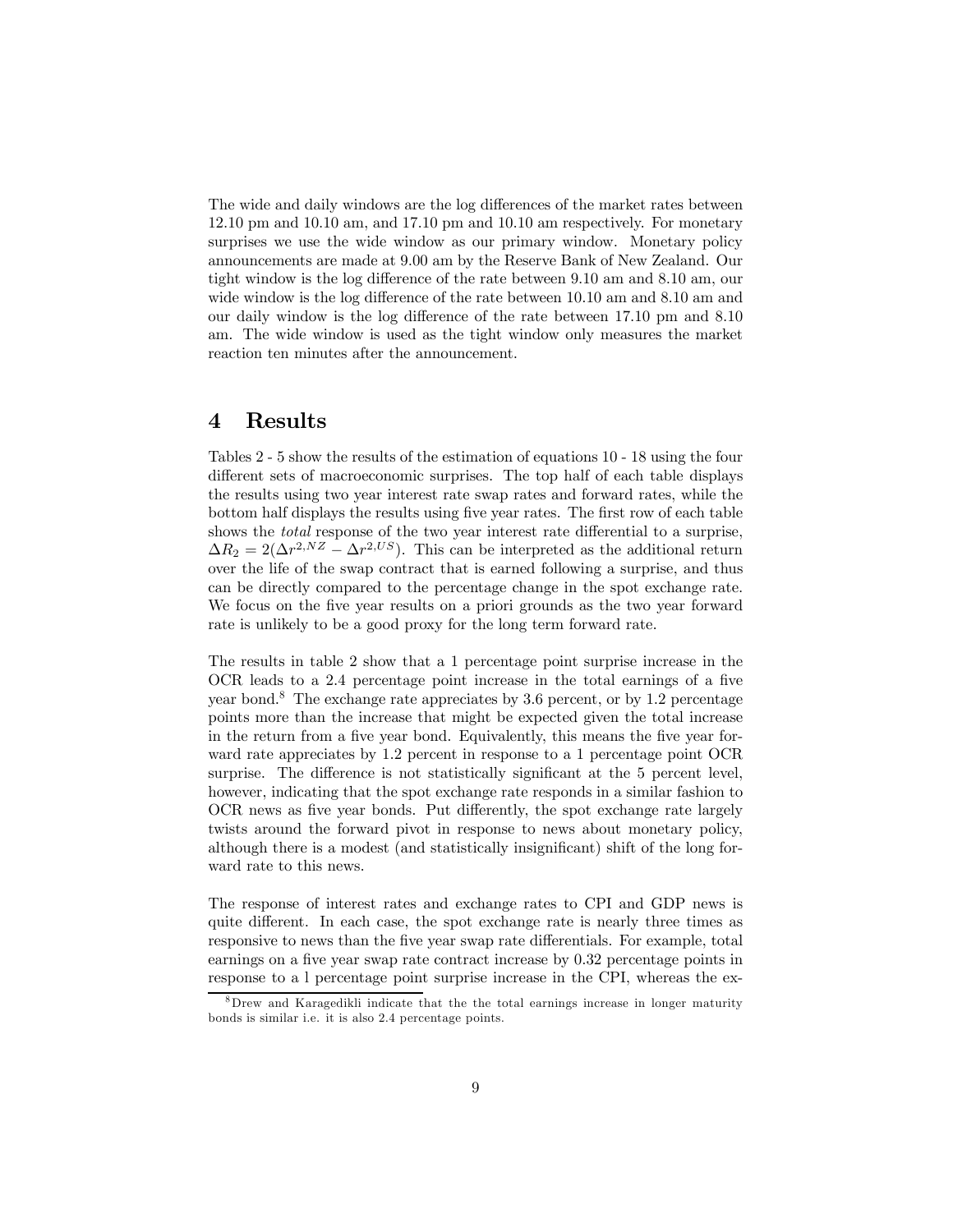change rate appreciates by 0.87 percent.9 The differences between the exchange rate and interest rate differential response to CPI and GDP surprises are quite accurately measured and are statistically significant at the five percent significance level. Thus it can be concluded that in response to higher than expected CPI and GDP news there is an upward shift of the forward rate and a further upward twist of the spot rates that reflects higher local interest rates.

Although the spot exchange rate responds more than the interest rate differential to GDP and CPI news, the size of the exchange rate response is not very large. A one percentage point increase in GDP or the inflation rate is associated with a  $0.64$  or  $0.87$  percent appreciation of the spot exchange rate respectively. These movements while non-trivial, suggest that the normal variation in GDP and the inflation rate is only responsible for a small amount of the variation in the currency.

These results confirm the finding by Clarida and Waldman (2007) that bad news about the inflation rate is good news about the spot exchange rate. In their theoretical model, however, they imply that the long term forward rate should depreciate in response to higher than expected CPI news, rather than appreciate. Faust et al (2007) also find that US forward rates with respect to the Euro and sterling depreciate in response to stronger than expected CPI news. Consequently, the evidence presented here that the New Zealand long term forward exchange rate appreciates in response to CPI surprises — that the spot rate responds much more than swap rates to CPI news — is unusual. It is possibly related to the evidence presented by Clarida and Waldman that the New Zealand dollar spot exchange rate is much more responsive to CPI news than any other developed country currency other than the Norwegian krone.

In each of these three cases, the two year bond rate changes less in response to news than the five year bond rate. This implies that news is expected to have an effect on short term interest rates between two and five years into the future, a finding consistent with the evidence presented in Drew and Karagedikli (2007). As a result, the two year forward exchange rate appreciates in response to positive economic news by more than the five year forward exchange rate, but by less than the spot exchange rate. It appears, therefore, that positive economic news causes an upward twist of the spot-forward exchange rate schedule around the long term forward rate.

The response of interest rates and exchange rates to current account news is different again. Table 5 shows that interest rates are unaffected by current account news — the coefficients on the interest rate terms are small and statistically insignificant — whereas the spot rate appreciates in response to a positive current account news. As a consequence, spot and forward exchange rates increase by the same amount in response to macroeconomic news.

<sup>&</sup>lt;sup>9</sup>Note the typical surprise in the CPI is only 0.125 percent.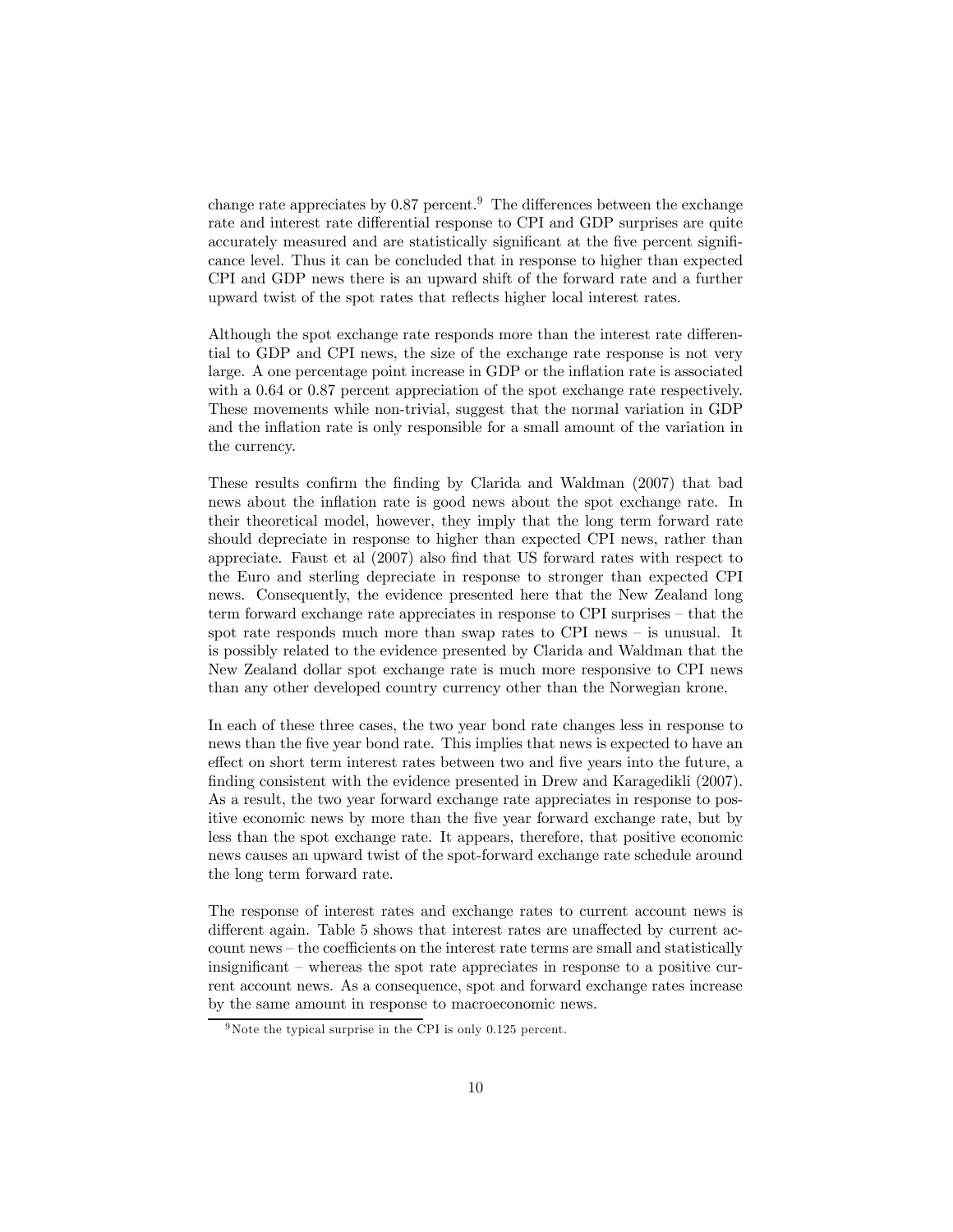The regressions reveal that the residuals  $u_r$  and  $u_s$  are strongly positively correlated in the equations for monetary policy, CPI and GDP surprises, with the spot estimates of the coefficients  $\delta_5$  equal to 1.06, 2.41 and 2.35 respectively. (Since there is no relationship between current account surprises and interest rates, the correlation coefficient is insignificantly different to zero.) In each case the coefficients are of similar magnitude to the ratio  $\alpha_s/\alpha_r$ . These results are consistent with the idea that the markets respond to a more detailed level of information than that represented by the headline figure, and that the response to this detailed information is consistent with the response to the headline figure. Consequently, an econometrican can predict how the exchange rate responds to news much better if he or she knows both the headline news announcement and the response of interest rates to this news rather than just the headline announcement. Incorporating the interest rate rate variable as well as the news variable into the spot equation regression increased the  $R^2$  term from 0.22 to 0.35 for OCR surprises, 0.37 to 0.57 for CPI surprises, and 0.34 to 0.63 for GDP surprises.

In section 2, it was demonstrated that the correlation between  $u_r$  and  $u_s$  could potentially be used to improve the efficiency of the test  $\alpha_s = \alpha_r$ . In practice, the improvements proved to be minor, presumably because the small size of the sample we use means that the coefficients  $\delta$  and the ratio  $\alpha_s/\alpha_r$  could not be estimated with sufficient accuracy. According to the theory, in the limit equation 17 would have better efficiency than equation 13 so long as  $\delta$  is closer to  $\alpha_s/\alpha_r$  than 1. For monetary policy surprises,  $\hat{\delta} = 1.06$  so this is unlikely to be the case. For CPI and GDP surprises,  $(\delta, \alpha_s/\alpha_r) = (2.41, 2.71)$  and  $(2.35,$ 2.89) respectively, so some improvement is likely. For current account surprises, equation 17 has very poor properties because when interest rates are uncorrelated with news the ratio  $\alpha_s/\alpha_r \to \infty$ . The results of the two t-tests of the hypothesis  $\alpha_s = \alpha_r$  were similar for the OCR, CPI, and GDP surprises, but not for current account surprises. In the latter case, the test associated with equation 13 decisively rejected the hypothesis although the test associated with equation 17 did not.<sup>10</sup>

## 5 Discussion

Central banks around the world routinely focus on spot exchange rates rather than forward exchange rates. The usual reason for the neglect of forward exchange rates is that they tend to be residually calculated from spot exchange rates and bond rates and thus contain little independent information. Obviously it is true that a forward exchange rate can be calculated from a spot exchange rate and a local-foreign interest rate differential. Nonetheless, it does not mean that changes in the forward rate are devoid of informational content, for they

<sup>&</sup>lt;sup>10</sup> Since the test associated with equation 17 has very poor properties, as  $\hat{\alpha_s}/\hat{\alpha_r} > 5000$ , we ignore it.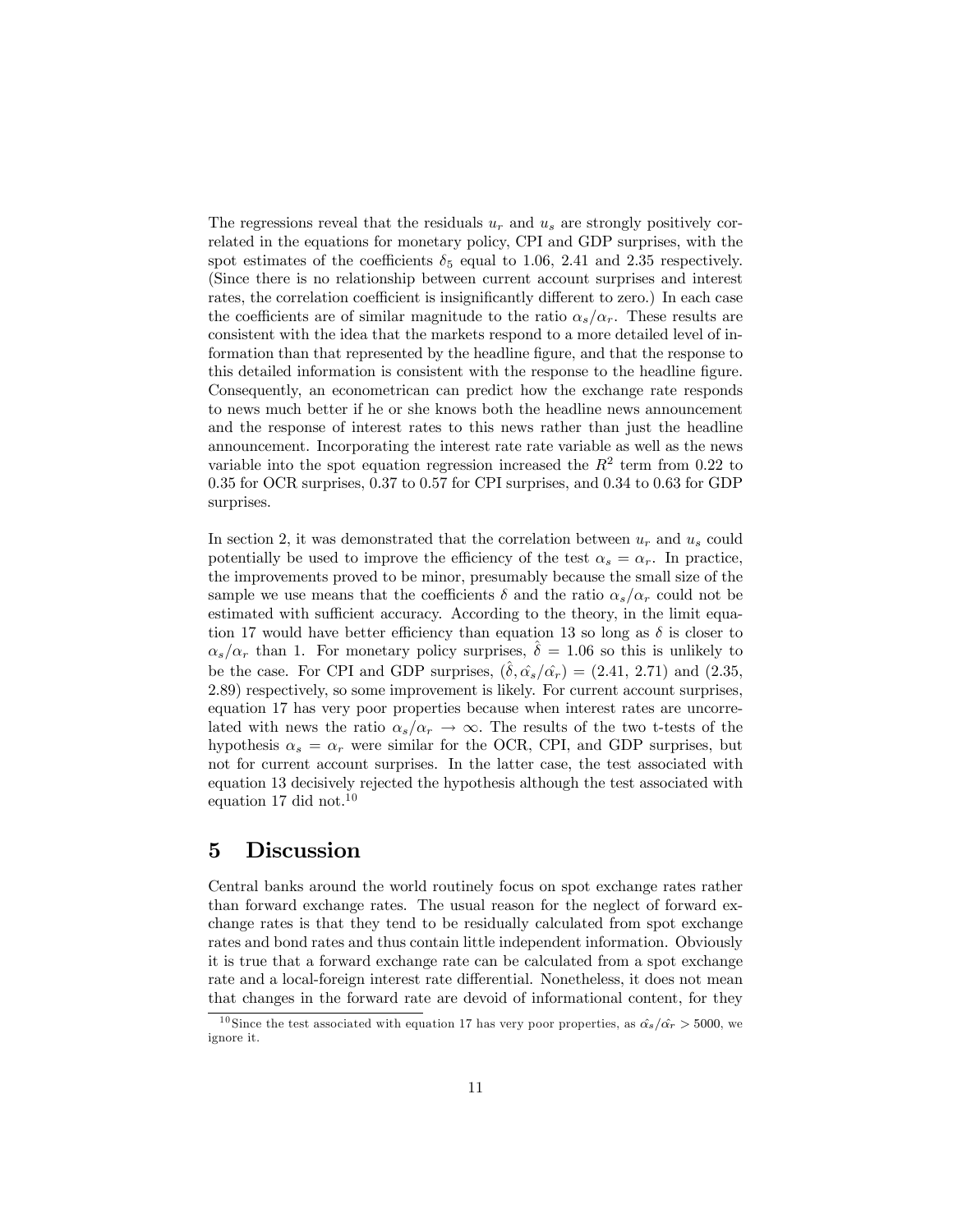provide information about the correlation of movements in the spot exchange rate and the interest rate differential. This correlation can be calculated and presented directly, or it can presented in the guise of the way the forward exchange rate behaves. Sometimes it may be more informative to present in terms of the co-movements of spot exchange rates and interest rates. On other occasions, it may be useful to analyse the forward rate directly.

In the short period we studied there were three interesting results. First, the spot exchange rate and the five year swap rate differential have a similar response to monetary policy surprises. This means the medium and long term forward rates change little in response to monetary policy surprises. Put differently, it means that the spot exchange rate largely twists around an unchanged forward rate in response to monetary shocks. When a similar effect is observed in in commodity markets — for example, when temporary supply shocks increase spot but not forward prices — the usual interpretation is that the shock is only expected to have a temporary effect on on prices (Williams 1986). If this interpretation is applied to the exchange rate market, it means that monetary policy shocks are only expected to have temporary effects on the exchange rate. This need not be the case; for example, according to conventional theory, a monetary loosening that was expected to lead to a long term increase in the inflation rate might be expected to lead to a decline in future spot rates and a decline in forward rates. This evidence that monetary surprises do not affect the long term forward exchange rate is consistent with other evidence that New Zealand financial markets believe the Bank's long term inflation goals will be achieved.

The second result concerns the effect of CPI and GDP surprises on financial market prices. In both cases, the paper shows that the spot exchange rate changes by nearly three times as much as five year swap rates in response to news, appreciating when the CPI or GDP is higher than expected. Consequently, the change in the spot-forward exchange rate schedule is dominated by the shift in the long term forward rate rather than the twist in the schedule. Drawing a parallel with commodity markets again, it seems that CPI and GDP news largely have permanent rather than temporary effects on exchange rates.

The third result just concerns the effect of CPI surprises on financial market prices. As stated above, the paper shows that the spot exchange rate changes by nearly three times as much as five year swap rates in response to CPI news, appreciating when the CPI is higher than expected. It is difficult to make sense of this result in terms of traditional monetary models of the exchange rate. It means that New Zealand's forward exchange rates as well as the spot rate appreciate in response to bad news about inflation, a result that is not consistent with conventional economic models. This evidence is also in contrast with that of Faust et al for the U.S. economy, where forward rates depreciate in response to bad news about inflation. Moreover, this evidence sits oddly with evidence from the monetary surprises regression that monetary policy largely has a temporary effect on the exchange rate.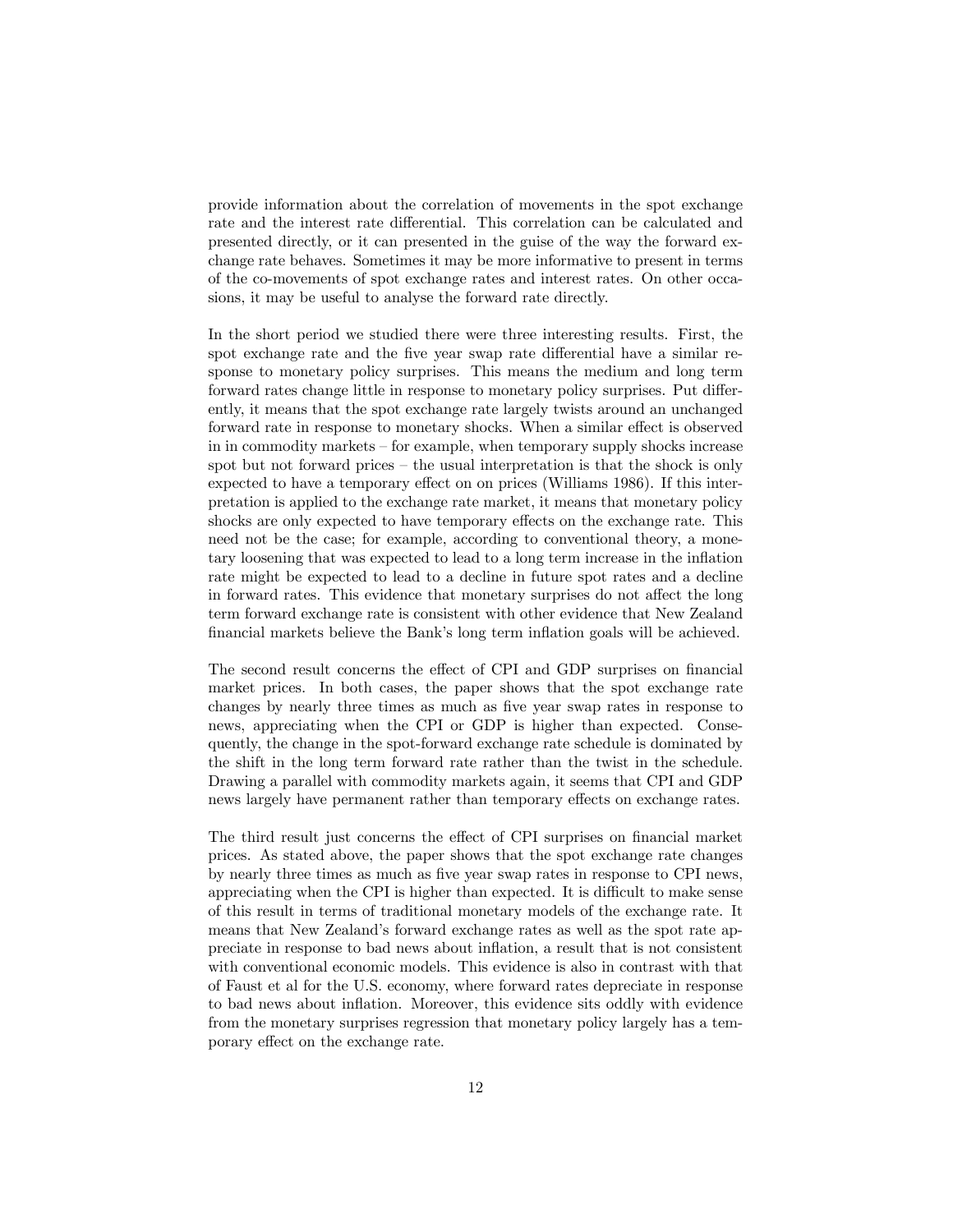One interpretation of this finding is that the spot exchange rate is excessively sensitive to CPI news, in the sense that it responds by much more than the response in interest rates. An alternative interpretation is based on the assumption that CPI news provides a signal of the strength of the underlying economy as well as a signal of the future direction of monetary policy. The exchange rate schedule largely shifts rather than twists in response to CPI news. This is similar to the response to GDP news, but in marked contrast to the response to monetary policy news. As such, it would appear that the exchange rate mainly responds to the GDP signal rather than to the monetary policy signal in CPI news. If this interpretation is correct, bad news about inflation is good news for the exchange rate not because of an anticipated monetary tightening but because the bad news about inflation reflects good news about the economy.

## 6 Conclusion

This paper has extended the New Zealand "event analysis" literature by comparing the relative size of the exchange rate and interest rate response to macroeconomic news. It has shown that spot exchange rates and five year swap rate differentials respond by a similar amount in response to monetary policy surprises, but that the spot exchange rate changes by nearly three times as much as swap rates in response to CPI and GDP news. The CPI result in particular is intriguing, as it means that medium term forward rates as well as the spot rate appreciate in response to bad news about inflation. This evidence is not consistent with conventional economic models or empirical evidence about the relative size of exchange rate and interest rate differential response to CPI news in the United States. It may suggest that the New Zealand spot exchange rate is excessively responsive to CPI news, or that CPI news largely provides a signal about the underlying strength of the economy. Discovering why New Zealand's spot exchange rate is so sensitive to CPI news would appear to warrant further research.

The paper has also suggested a new way of testing whether the spot exchange rate and the interest rate differential respond by the same amount to news. The alternative test takes advantage of potential information that may be observed by market participants but not observed by the econometrican. This information is likely to induce a correlation between the residuals of standard event analysis equations estimated separately, correlation that can be exploited to improve the efficiency of the tests in certain circumstances. The alternative test is simple to apply, although the improvements in efficiency in this sample appear to have been modest.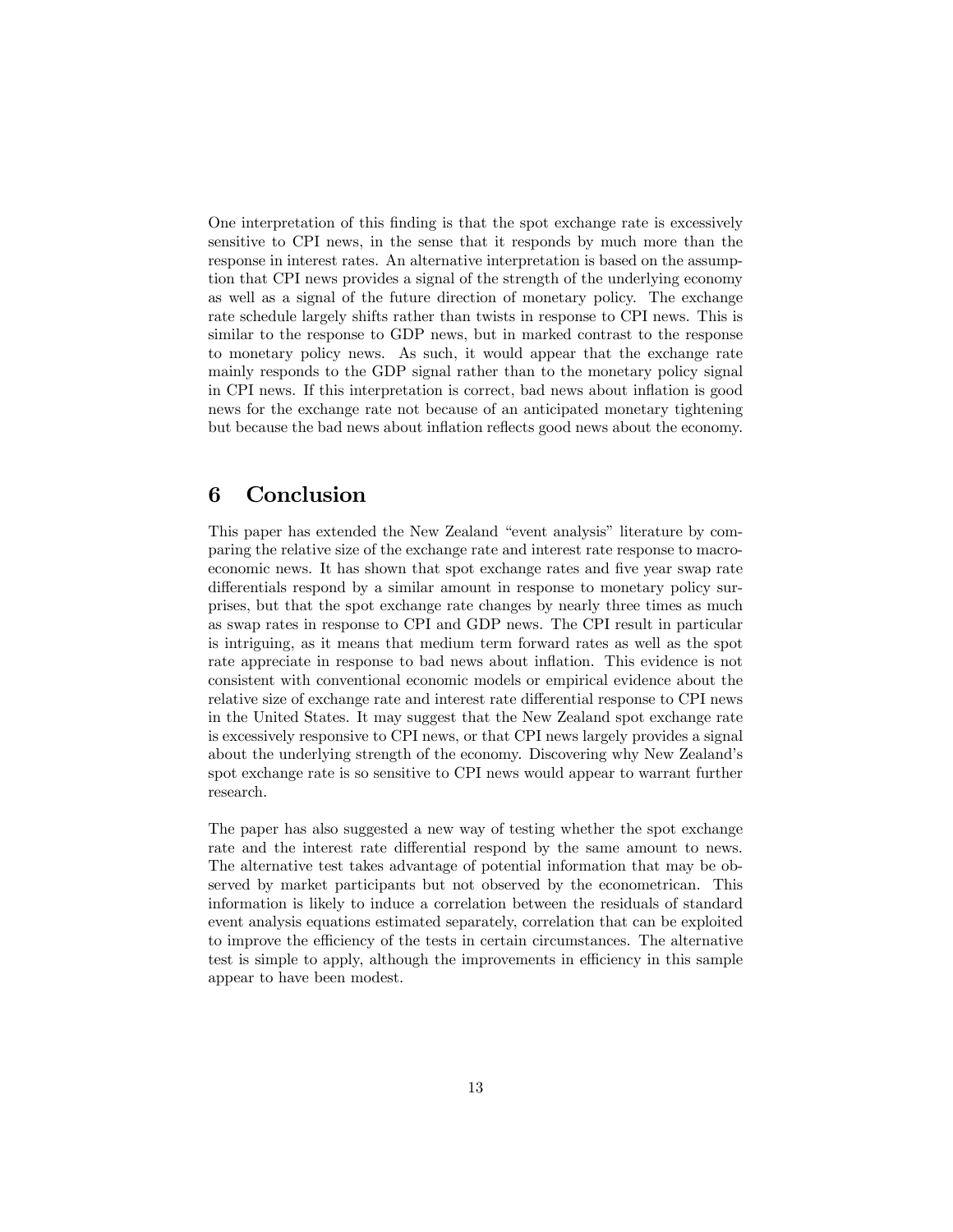# References

- Clarida, R and D Waldman (2007), "Is bad news about inflation good news for the exchange rate?" NBER Working Paper 13010.
- Drew, A and Ö Karagedikli (2007), "Some benefits of monetary policy transparency in New Zealand", Czech Journal of Economics and Finance 57 (11-12) 521-539.
- Faust, R, J Rogers, S Wang and J Wright (2007)," The high frequency response of exchange rates and interest rates to macroeconomic announcement," Journal of Monetary Economics 54 1051-1068.
- Karagedikli, Ö and P Siklos (2008), "Explaining movements in the NZ dollar central bank communication and the surprise element in monetary policy", Reserve Bank of New Zealand Discussion Paper Series 2008/02.
- Pagan, A (1984) "Econometric issues in the analysis of regressions with generated regressors," International Economic Review 25 (1) 221-247.
- Williams, J (1986), The economic function of futures markets, Cambridge University Press, Cambridge.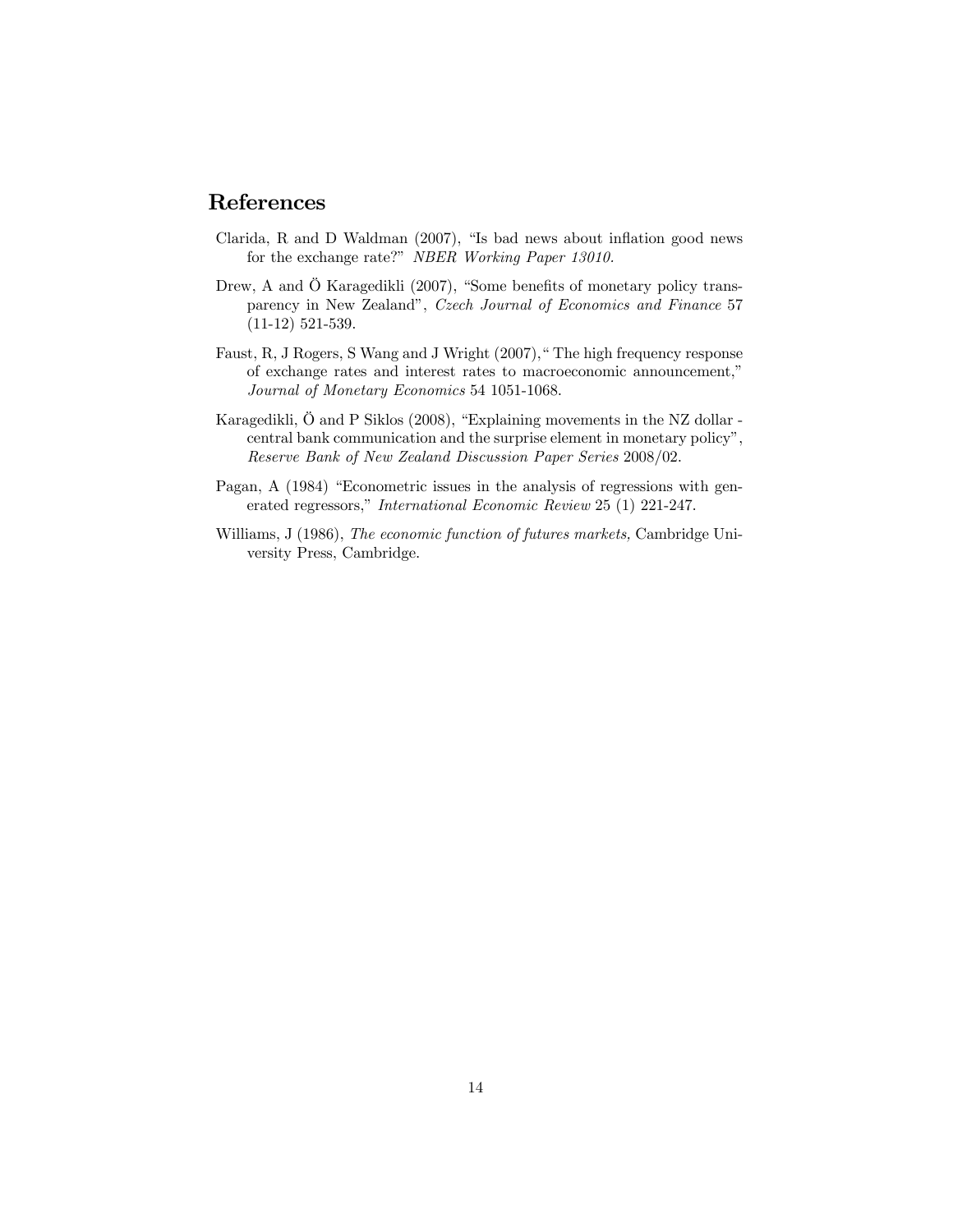# Appendix: Regression results with different period windows

As discussed in section 3, we calculate the response of interest rate and exchange rate changes to news announcements over three different periods: the one hour tight window, the the two hour wide window, and the one day daily window. Our preference is to use the tight window data, although we use the wide window data for the monetary policy surprises as the tight window ends only 10 minutes after the announcement. We prefer the short windows because there is less scope for the exchange rates or interest rates to change in response to other factors during short periods of time, and the variance of the term  $u_t^{i,j}$  in the regression

$$
\Delta P_t^i = \alpha_0^{i,j} + \alpha_1^{i,j} W_t^j + u_t^{i,j}
$$

should be smaller.

Table 6 shows the results of the main equations presented in tables 2 - 5 estimated using different length windows. In general, the coefficients estimates for each equation are similar for the different windows, but the t-test of the hypothesis that  $\alpha_s = \alpha_r$  get smaller as the window period is increased. In particular, using the tight window it is possible to reject the hypothesis that  $\alpha_s = \alpha_r$  for the CPI and GDP data; using the daily window it is not.

The main case where there is a change in the coefficient estimates as the period of the window increases concerns the estimate  $\theta_1$  of the coefficient of  $\hat{u}_r$  in equation 17 for CPI surprises:

$$
\Delta s = \Delta \hat{R}^* \theta_0 + \hat{u_r} \theta_1 + \xi
$$

This coefficient is estimated to be  $2.41$  (s.e=0.78) in the tight window, but  $0.57$ in the wide window and 0.17 in the daily window. This coefficient is the same as the coefficient  $\delta$  in equation 12:

$$
u^s = \delta u^r + \eta
$$

and thus measures the correlation between the residual terms in the basic event analysis regressions. Further analysis of this equation shows there is very high correlation between the residuals  $u_s$  and  $u_r$  in the first 25 minutes after the news announcement, but that in the next hour the innovations to interest rates and the spot exchange rate were uncorrelated. In addition, there was weak evidence of negative serial correlation between the change in the exchange rate in the first 25 minutes and the change in the exchange rate in the subsequent hour, although this effect was not large. It would appear, therefore that by moving from a tight window to a wide window there is considerable dilution of the underlying correlation between the residuals that is directly related to the announcement effect.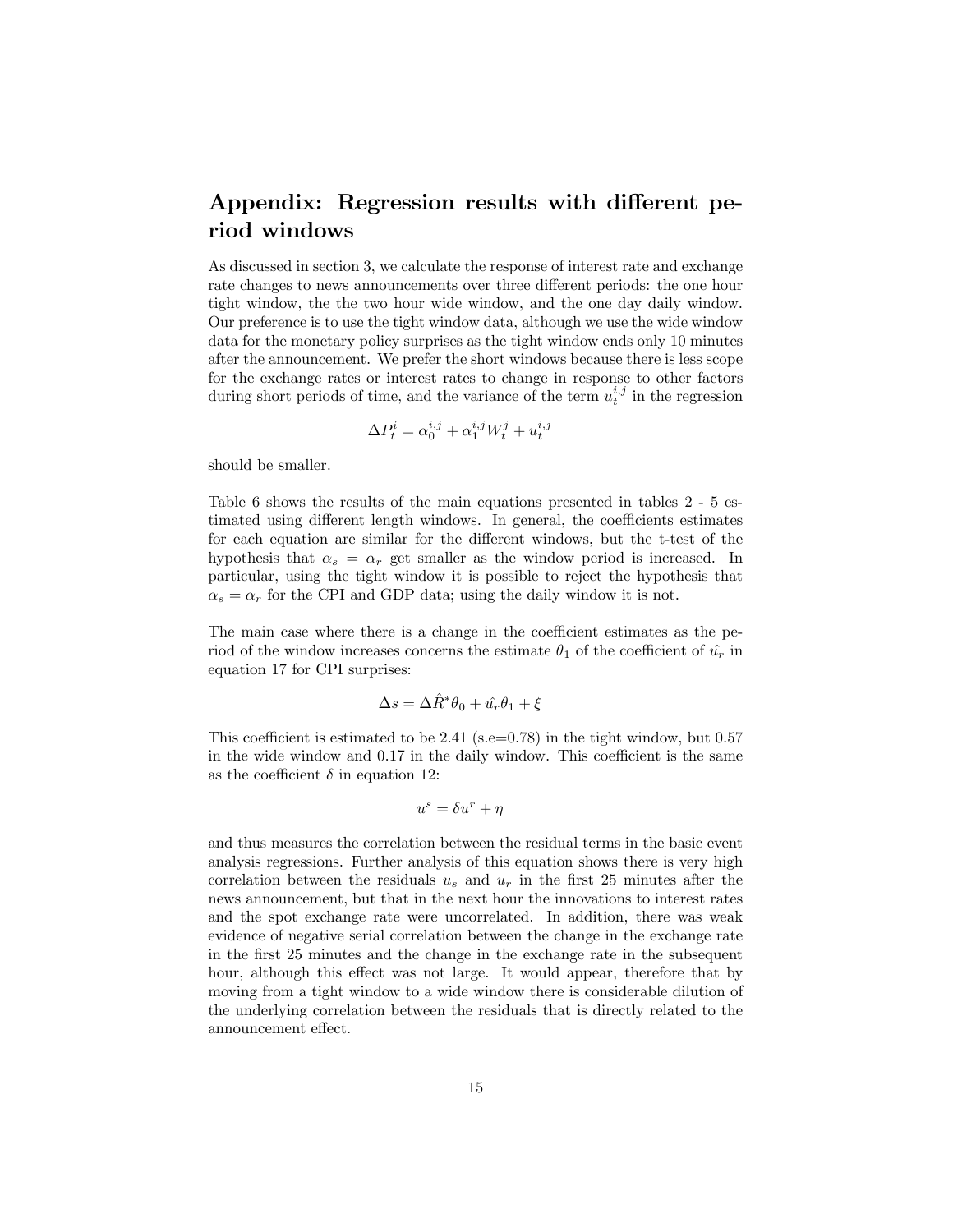Table 1 Data Windows

| Window       | Monetary Surprise                    | Data Surprise                                            |
|--------------|--------------------------------------|----------------------------------------------------------|
| Announcement | $9.00 \text{ am}$                    | $10.45$ am                                               |
| Tight Window | $9.10 \text{ am} - 8.10 \text{ am}$  | 11.10 am - 10.10 am                                      |
| Wide Window  | $10.10 \text{ am} - 8.10 \text{ am}$ | $12.10 \text{ pm} - 10.10 \text{ am}$                    |
| Daily Window |                                      | $17.10 \text{ pm} - 8.10 \text{ am}$ 17.10 pm - 10.10 am |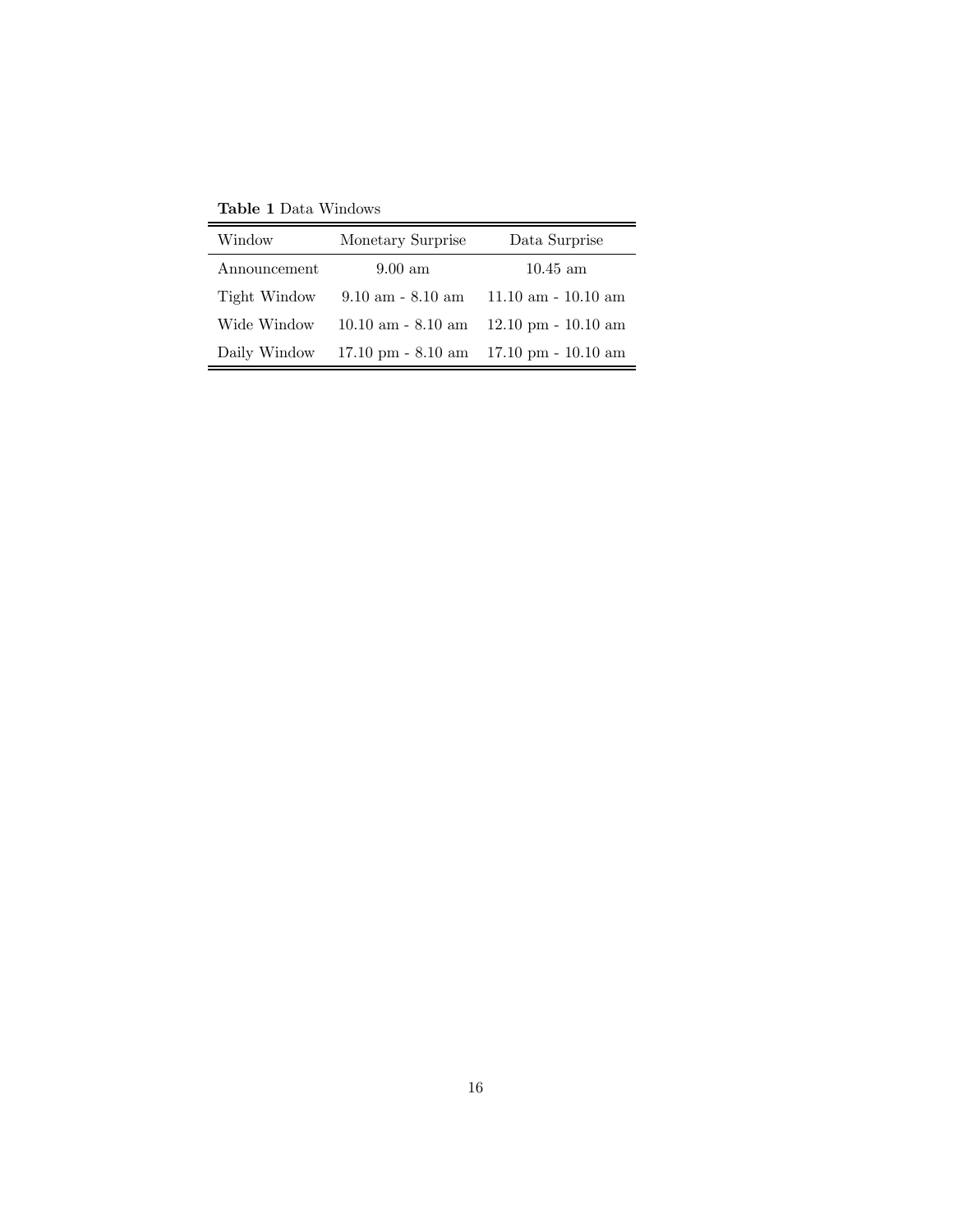| Dependent               | W                     | $\hat{u}_r$ | $\Delta \hat{R}$ | $\Delta R$   | Obs             | $R^2$ | $t$ -test             |  |  |
|-------------------------|-----------------------|-------------|------------------|--------------|-----------------|-------|-----------------------|--|--|
| variable                |                       |             |                  |              |                 |       | $\alpha_s = \alpha_r$ |  |  |
|                         | 2 year rates          |             |                  |              |                 |       |                       |  |  |
|                         |                       |             |                  |              |                 |       |                       |  |  |
| $\Delta R_2$            | $0.013**$             |             |                  |              | $55\,$          | 0.48  |                       |  |  |
|                         | (0.0019)              |             |                  |              |                 |       |                       |  |  |
| $\Delta s$              | $0.036***$            |             |                  |              | $55\,$          | 0.22  |                       |  |  |
|                         | (0.0081)              |             |                  |              |                 |       |                       |  |  |
| $\Delta f_2$            | $0.\overline{0226^*}$ |             |                  |              | $\overline{55}$ | 0.22  | $2.60*$               |  |  |
|                         | (0.0087)              |             |                  |              |                 |       |                       |  |  |
| $\hat{u}_S$             |                       | $1.81**$    |                  |              | 55              | 0.14  |                       |  |  |
|                         |                       | (0.63)      |                  |              |                 |       |                       |  |  |
| $\overline{\Delta s}$   |                       | $1.81**$    | $2.70**$         |              | $\overline{55}$ | 0.33  | $2.57*$               |  |  |
|                         |                       | (0.63)      | (0.66)           |              |                 |       |                       |  |  |
| $\overline{\Delta s}$   |                       |             |                  | $2.24***$    | $\overline{55}$ | 0.32  |                       |  |  |
|                         |                       |             |                  | (0.45)       |                 |       |                       |  |  |
|                         |                       |             |                  | 5 year rates |                 |       |                       |  |  |
|                         |                       |             |                  |              |                 |       |                       |  |  |
| $\overline{\Delta R_5}$ | $0.024***$            |             |                  |              | $55\,$          | 0.46  |                       |  |  |
|                         | (0.0035)              |             |                  |              |                 |       |                       |  |  |
| $\Delta s$              | $0.036***$            |             |                  |              | 55              | 0.22  |                       |  |  |
|                         | (0.0091)              |             |                  |              |                 |       |                       |  |  |
| $\overline{\Delta f_5}$ | 0.012                 |             |                  |              | $\overline{55}$ | 0.038 | 1.44                  |  |  |
|                         | (0.0084)              |             |                  |              |                 |       |                       |  |  |
| $\hat{u}_S$             |                       | $1.06**$    |                  |              | $\overline{55}$ | 0.16  |                       |  |  |
|                         |                       | (0.33)      |                  |              |                 |       |                       |  |  |
| $\Delta s$              |                       | $1.06**$    | $1.51***$        |              | $\overline{55}$ | 0.35  | 1.41                  |  |  |
|                         |                       | (0.33)      | (0.36)           |              |                 |       |                       |  |  |
| $\Delta s$              |                       |             |                  | $1.27***$    | $55\,$          | 0.34  |                       |  |  |
|                         |                       |             |                  | (0.24)       |                 |       |                       |  |  |

Table 2. NZ-US dollar response to OCR surprises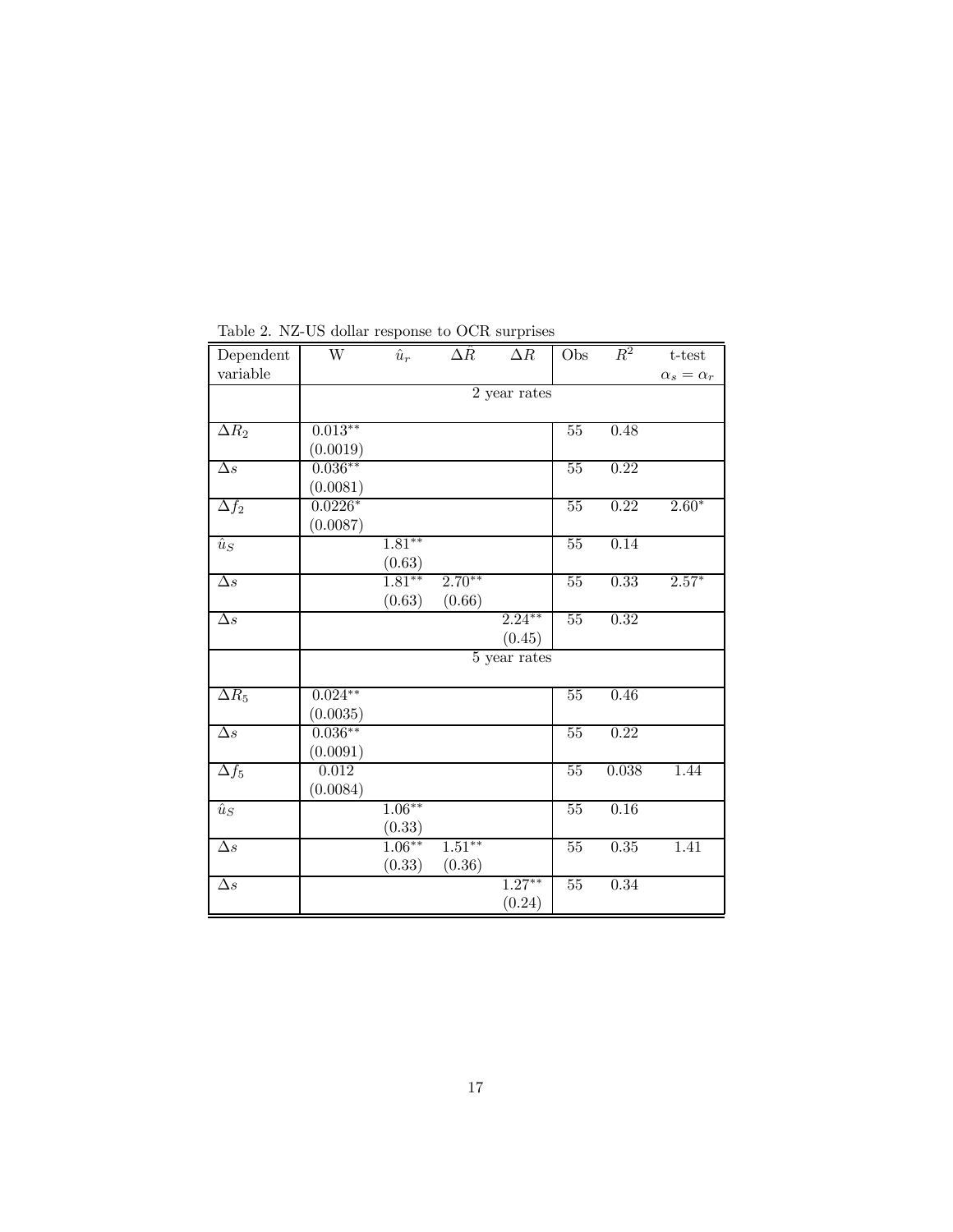| W            | $\hat{u}_r$                                    | $\Delta \hat{R}$ | $\Delta R$ | Obs             | $\overline{R^2}$ | t-test              |  |  |
|--------------|------------------------------------------------|------------------|------------|-----------------|------------------|---------------------|--|--|
|              |                                                |                  |            |                 |                  | $\alpha_s=\alpha_r$ |  |  |
| 2 year rates |                                                |                  |            |                 |                  |                     |  |  |
|              |                                                |                  |            |                 |                  |                     |  |  |
| $0.0024**$   |                                                |                  |            | $\overline{23}$ | 0.45             |                     |  |  |
| (0.00057)    |                                                |                  |            |                 |                  |                     |  |  |
| $0.0087**$   |                                                |                  |            | $\overline{23}$ | 0.37             |                     |  |  |
|              |                                                |                  |            |                 |                  |                     |  |  |
| $0.0063*$    |                                                |                  |            | $\overline{23}$ | 0.24             | $2.59*$             |  |  |
|              |                                                |                  |            |                 |                  |                     |  |  |
|              | 0.89                                           |                  |            | $\overline{23}$ | 0.04             |                     |  |  |
|              | (0.94)                                         |                  |            |                 |                  |                     |  |  |
|              | $0.89**$                                       | $3.65***$        |            | $\overline{23}$ | 0.40             | $2.12*$             |  |  |
|              |                                                |                  |            |                 |                  |                     |  |  |
|              |                                                |                  | $2.12**$   | $\overline{23}$ | 0.28             |                     |  |  |
|              |                                                |                  | (0.74)     |                 |                  |                     |  |  |
|              |                                                |                  |            |                 |                  |                     |  |  |
|              |                                                |                  |            |                 |                  |                     |  |  |
| $0.0032**$   |                                                |                  |            | $\overline{23}$ | 0.59             |                     |  |  |
|              |                                                |                  |            |                 |                  |                     |  |  |
| $0.0087**$   |                                                |                  |            | $\overline{23}$ | 0.37             |                     |  |  |
|              |                                                |                  |            |                 |                  |                     |  |  |
| $0.0055*$    |                                                |                  |            | $\overline{23}$ | 0.23             | $2.49*$             |  |  |
| (0.0022)     |                                                |                  |            |                 |                  |                     |  |  |
|              | $2.41**$                                       |                  |            | $\overline{23}$ | 0.32             |                     |  |  |
|              | (0.78)                                         |                  |            |                 |                  |                     |  |  |
|              | $2.41***$                                      | $2.71**$         |            | $\overline{23}$ | 0.57             | $2.61*$             |  |  |
|              | (0.78)                                         | (0.66)           |            |                 |                  |                     |  |  |
|              |                                                |                  | $2.59***$  | 23              | 0.57             |                     |  |  |
|              |                                                |                  | (0.49)     |                 |                  |                     |  |  |
|              | (0.00024)<br>(0.0024)<br>(0.00057)<br>(0.0024) | (0.94)           | (1.25)     | 5 year rates    |                  |                     |  |  |

Table 3. NZ-US dollar response to CPI surprises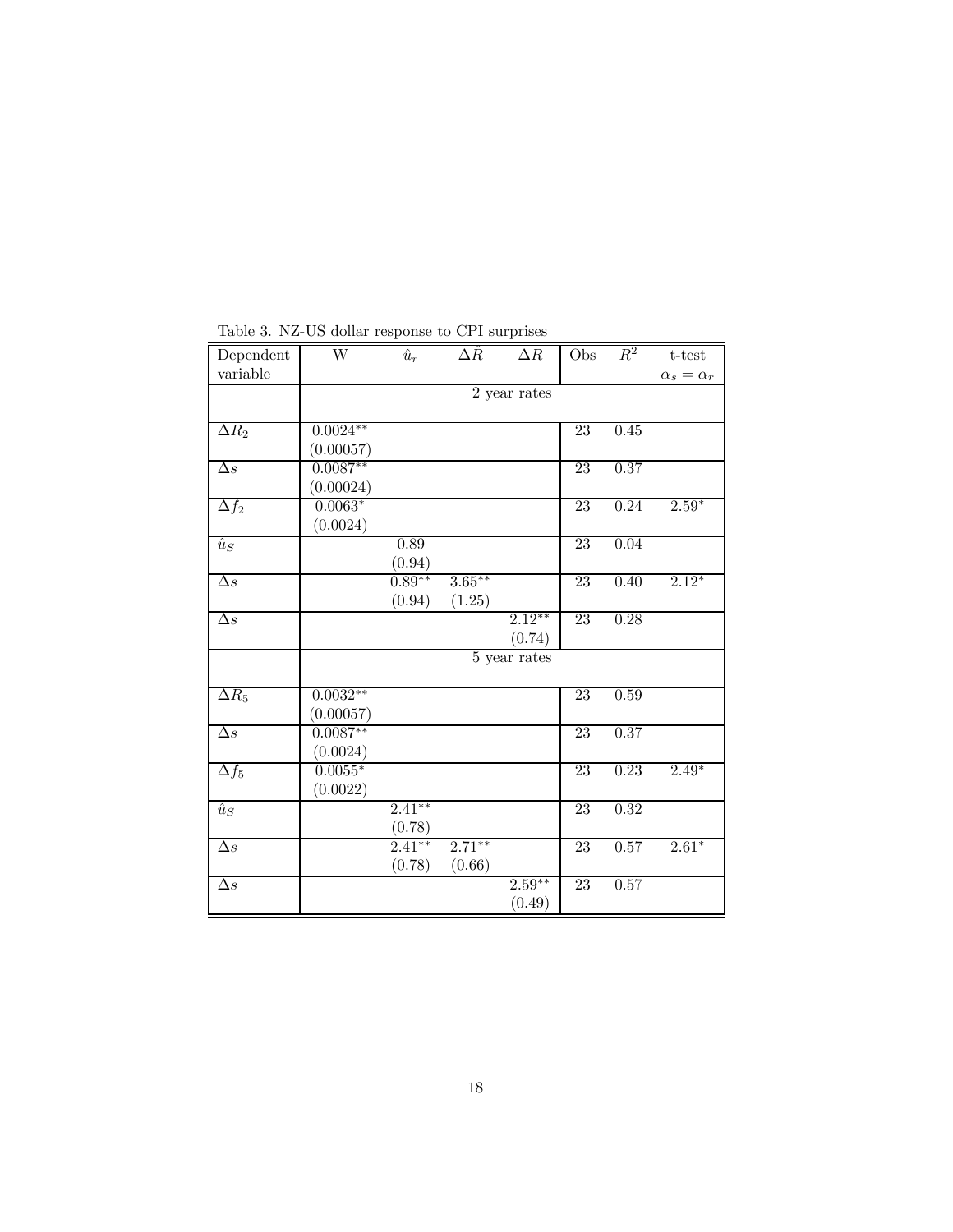| Dependent               | W            | $\hat{u}_r$ | $\Delta \hat{R}$ | $\Delta R$   | Obs             | $\overline{R^2}$ | t-test                |  |
|-------------------------|--------------|-------------|------------------|--------------|-----------------|------------------|-----------------------|--|
| variable                |              |             |                  |              |                 |                  | $\alpha_s = \alpha_r$ |  |
|                         | 2 year rates |             |                  |              |                 |                  |                       |  |
|                         |              |             |                  |              |                 |                  |                       |  |
| $\Delta R_2$            | $0.0016**$   |             |                  |              | 23              | 0.35             |                       |  |
|                         | (0.0047)     |             |                  |              |                 |                  |                       |  |
| $\Delta s$              | $0.0064**$   |             |                  |              | 23              | 0.34             |                       |  |
|                         | (0.0019)     |             |                  |              |                 |                  |                       |  |
| $\Delta f_2$            | $0.0048*$    |             |                  |              | $\overline{23}$ | 0.24             | $2.57*$               |  |
|                         | (0.0019)     |             |                  |              |                 |                  |                       |  |
| $\overline{\hat{u}_S}$  |              | 1.39        |                  |              | $\overline{23}$ | 0.12             |                       |  |
|                         |              | (0.86)      |                  |              |                 |                  |                       |  |
| $\overline{\Delta s}$   |              | $1.39**$    | $3.93**$         |              | $\overline{23}$ | 0.41             | $2.10*$               |  |
|                         |              | (0.86)      | (1.39)           |              |                 |                  |                       |  |
| $\overline{\Delta s}$   |              |             |                  | $2.29***$    | $\overline{23}$ | 0.32             |                       |  |
|                         |              |             |                  | (0.72)       |                 |                  |                       |  |
|                         |              |             |                  | 5 year rates |                 |                  |                       |  |
|                         |              |             |                  |              |                 |                  |                       |  |
| $\overline{\Delta R_5}$ | $0.0022**$   |             |                  |              | $\overline{23}$ | 0.43             |                       |  |
|                         | (0.00054)    |             |                  |              |                 |                  |                       |  |
| $\Delta s$              | $0.0064***$  |             |                  |              | $\overline{23}$ | 0.34             |                       |  |
|                         | (0.0019)     |             |                  |              |                 |                  |                       |  |
| $\overline{\Delta f_5}$ | $0.0042*$    |             |                  |              | $\overline{23}$ | 0.24             | $2.54*$               |  |
|                         | (0.0016)     |             |                  |              |                 |                  |                       |  |
| $\hat{u}_S$             |              | $2.35***$   |                  |              | $\overline{23}$ | 0.44             |                       |  |
|                         |              | (0.59)      |                  |              |                 |                  |                       |  |
| $\overline{\Delta s}$   |              | $2.35***$   | $2.89**$         |              | $\overline{23}$ | 0.63             | $2.73*$               |  |
|                         |              | (0.59)      | (0.68)           |              |                 |                  |                       |  |
| $\Delta s$              |              |             |                  | $2.58***$    | 23              | 0.62             |                       |  |
|                         |              |             |                  | (0.44)       |                 |                  |                       |  |

Table 4. NZ-US dollar response to GDP surprises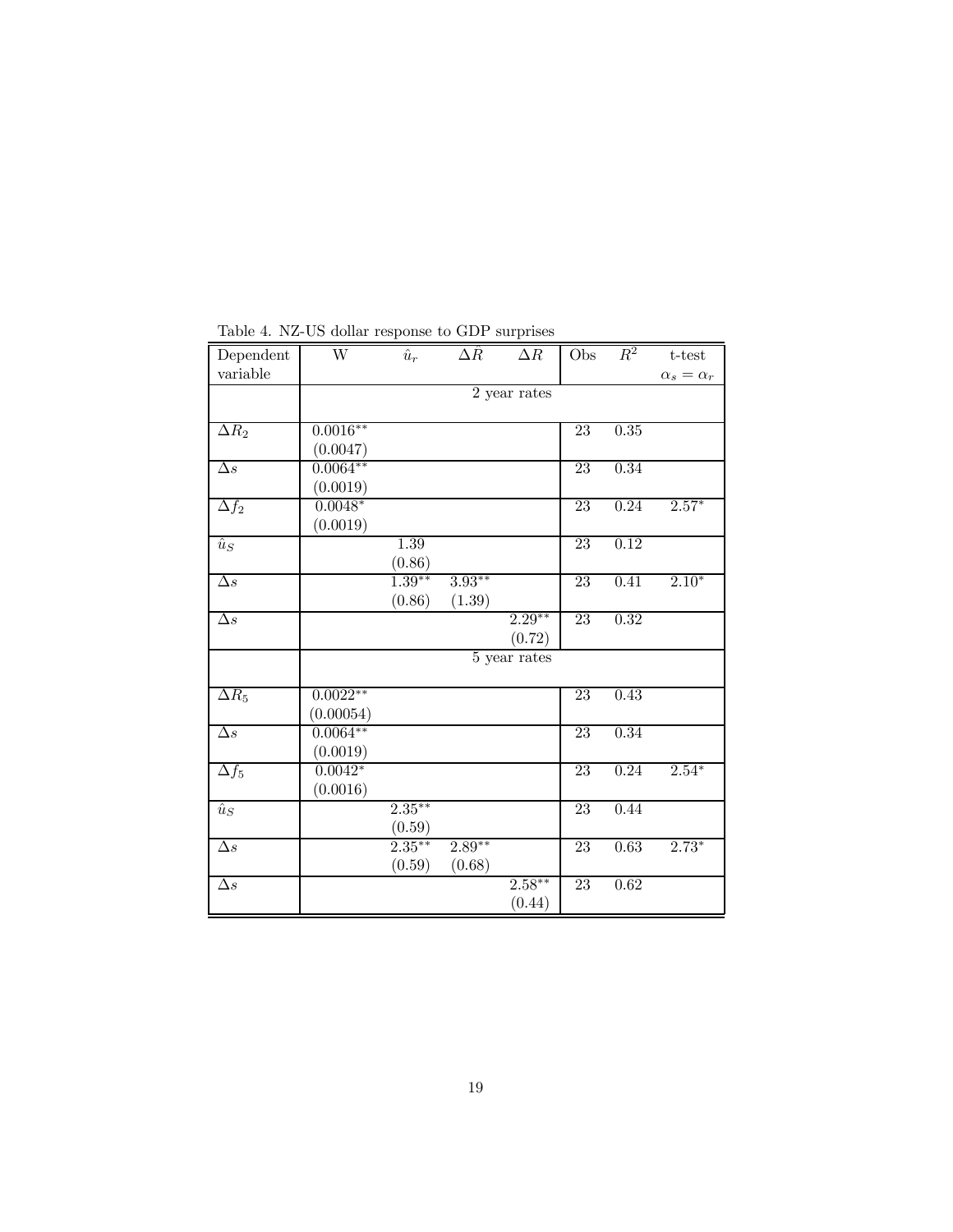| Dependent               | W            | $\hat{u}_r$ | $\Delta \hat{R}$    | $\Delta R$          | Obs             | $\mathbb{R}^2$    | t-test              |  |  |
|-------------------------|--------------|-------------|---------------------|---------------------|-----------------|-------------------|---------------------|--|--|
| variable                |              |             |                     |                     |                 |                   | $\alpha_s=\alpha_r$ |  |  |
|                         | 2 year rates |             |                     |                     |                 |                   |                     |  |  |
|                         |              |             |                     |                     |                 |                   |                     |  |  |
| $\Delta R_2$            | $-0.00017$   |             |                     |                     | 22              | 0.04              |                     |  |  |
|                         | $(-0.0002)$  |             |                     |                     |                 |                   |                     |  |  |
| $\Delta s$              | $0.0044**$   |             |                     |                     | $\overline{22}$ | 0.65              |                     |  |  |
|                         | (0.0007)     |             |                     |                     |                 |                   |                     |  |  |
| $\overline{\Delta f_2}$ | $0.0046**$   |             |                     |                     | $\overline{22}$ | 0.68              | $6.20**$            |  |  |
|                         | (0.0007)     |             |                     |                     |                 |                   |                     |  |  |
| $\overline{\hat{u}_S}$  |              | 0.95        |                     |                     | $\overline{22}$ | 0.07              |                     |  |  |
|                         |              | (0.80)      |                     |                     |                 |                   |                     |  |  |
| $\overline{\Delta s}$   |              | $0.95**$    | $-25.6$             |                     | $\overline{22}$ | 0.67              | 0.83                |  |  |
|                         |              | (0.80)      | (32.0)              |                     |                 |                   |                     |  |  |
| $\overline{\Delta s}$   |              |             |                     | 0.10                | $\overline{22}$ | 0.00              |                     |  |  |
|                         |              |             |                     | $\left( 1.3\right)$ |                 |                   |                     |  |  |
|                         |              |             | 5 year rates        |                     |                 |                   |                     |  |  |
|                         |              |             |                     |                     |                 |                   |                     |  |  |
| $\overline{\Delta R_5}$ | 0.000        |             |                     |                     | $\overline{22}$ | $\overline{0.00}$ |                     |  |  |
|                         | (0.0003)     |             |                     |                     |                 |                   |                     |  |  |
| $\Delta s$              | $0.0044**$   |             |                     |                     | $\overline{22}$ | 0.65              |                     |  |  |
|                         | (0.0007)     |             |                     |                     |                 |                   |                     |  |  |
| $\overline{\Delta f_5}$ | $0.0044**$   |             |                     |                     | $\overline{22}$ | 0.60              | $5.50**$            |  |  |
|                         | (0.0081)     |             |                     |                     |                 |                   |                     |  |  |
| $\hat{u}_S$             |              | $-0.22$     |                     |                     | 22              | 0.01              |                     |  |  |
|                         |              | (0.60)      |                     |                     |                 |                   |                     |  |  |
| $\overline{\Delta s}$   |              | $-0.22$     | 5129                |                     | $\overline{22}$ | 0.65              | 0.003               |  |  |
|                         |              | (0.60)      | $(1.6 \times 10^6)$ |                     |                 |                   |                     |  |  |
| $\Delta s$              |              |             |                     | $-0.22$             | $\overline{22}$ | 0.00              |                     |  |  |
|                         |              |             |                     | (0.99)              |                 |                   |                     |  |  |

Table 5. NZ-US dollar response to Current Account surprises